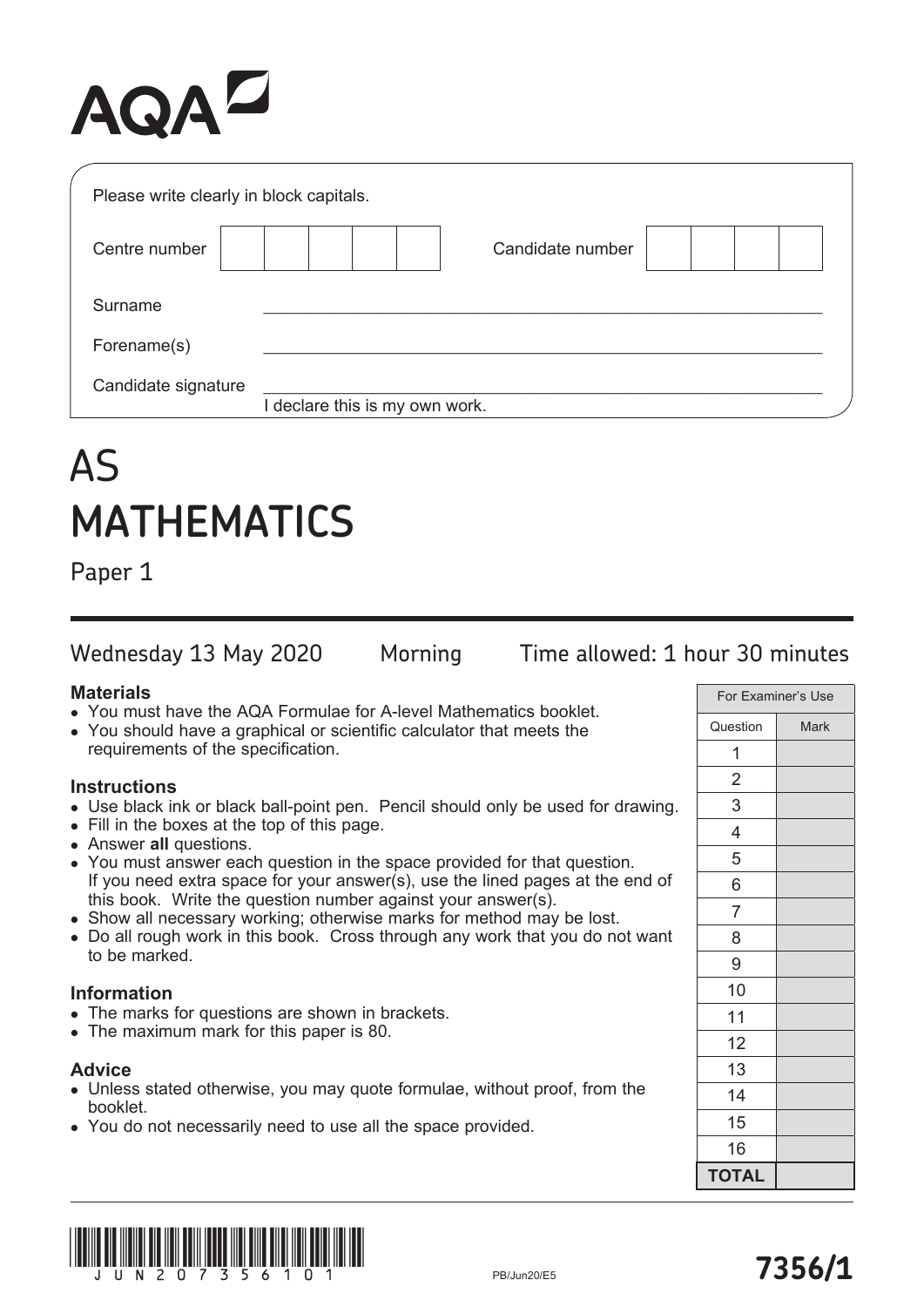

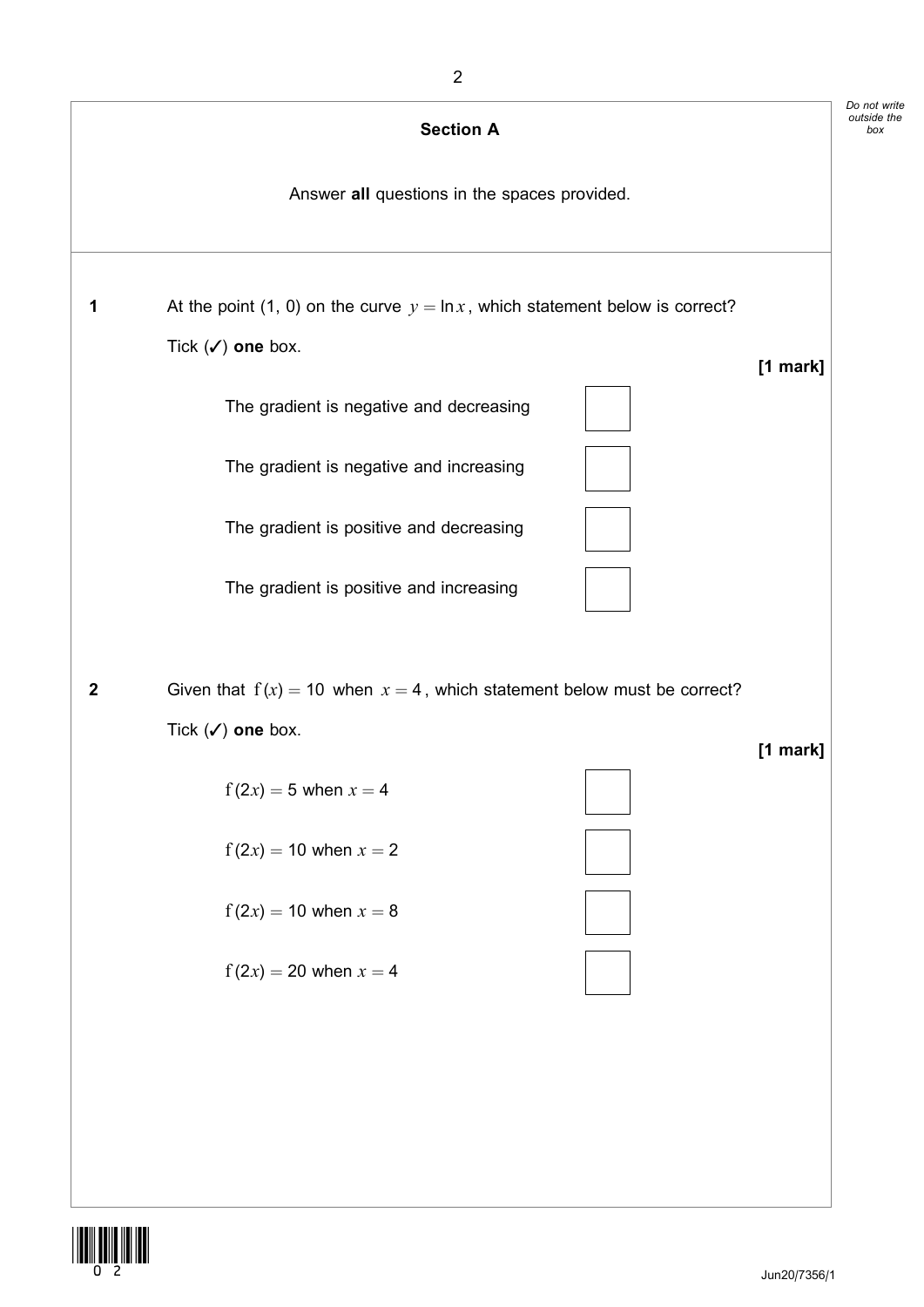



box

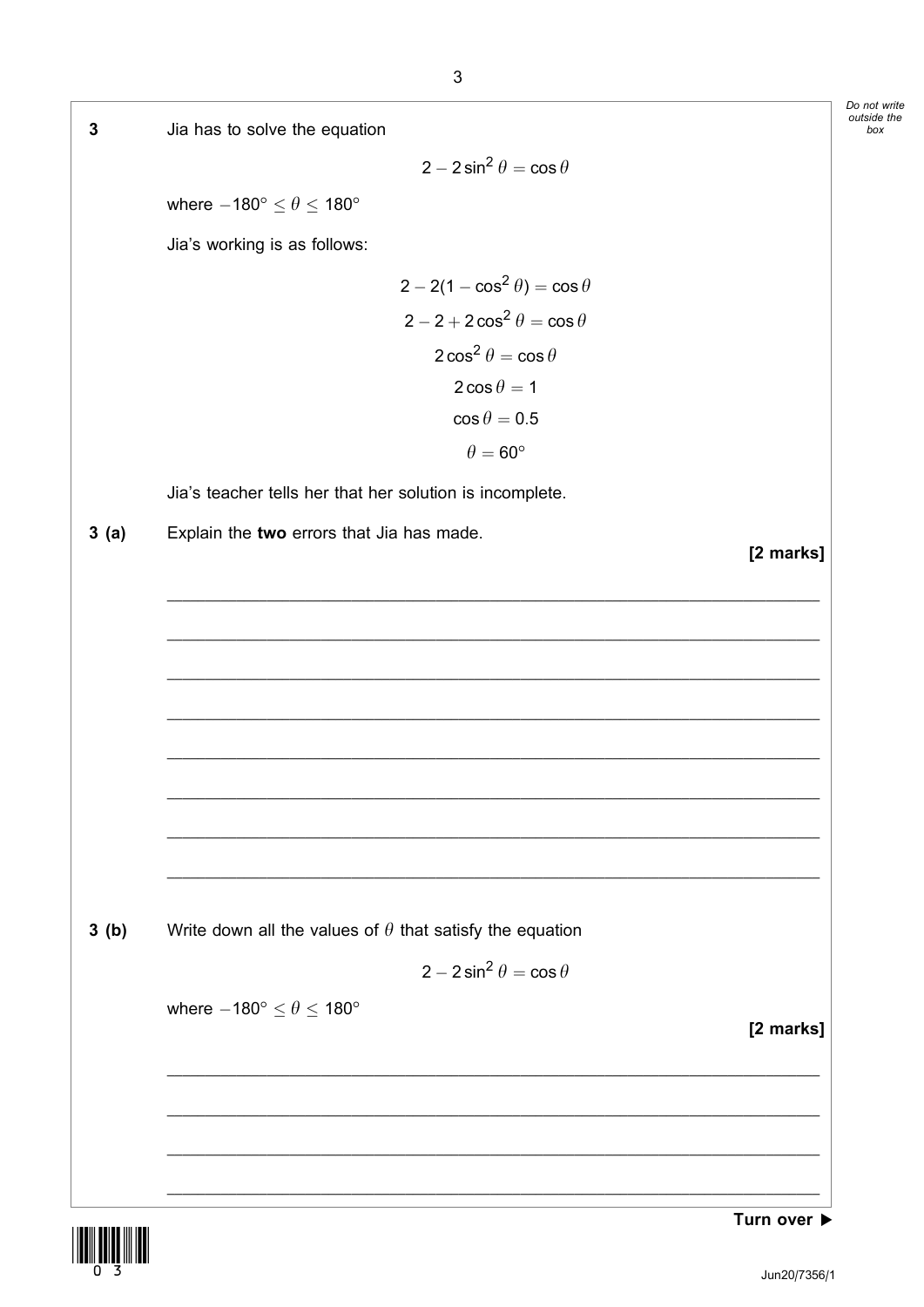| 4 | In the binomial expansion of $(\sqrt{3} + \sqrt{2})^4$ there are two irrational terms. |           | Do not write<br>outside the<br>box |
|---|----------------------------------------------------------------------------------------|-----------|------------------------------------|
|   | Find the difference between these two terms.                                           |           |                                    |
|   |                                                                                        | [3 marks] |                                    |
|   |                                                                                        |           |                                    |
|   |                                                                                        |           |                                    |
|   |                                                                                        |           |                                    |
|   |                                                                                        |           |                                    |
|   |                                                                                        |           |                                    |
|   |                                                                                        |           |                                    |
|   |                                                                                        |           |                                    |
|   |                                                                                        |           |                                    |
|   |                                                                                        |           |                                    |
|   |                                                                                        |           |                                    |
|   |                                                                                        |           |                                    |
|   |                                                                                        |           |                                    |
|   |                                                                                        |           |                                    |
|   |                                                                                        |           |                                    |
|   |                                                                                        |           |                                    |
|   |                                                                                        |           |                                    |
|   |                                                                                        |           |                                    |
|   |                                                                                        |           |                                    |
|   |                                                                                        |           |                                    |
|   |                                                                                        |           |                                    |
|   |                                                                                        |           |                                    |
|   |                                                                                        |           |                                    |
|   |                                                                                        |           |                                    |
|   |                                                                                        |           |                                    |
|   |                                                                                        |           |                                    |
|   |                                                                                        |           |                                    |
|   |                                                                                        |           |                                    |
|   |                                                                                        |           |                                    |

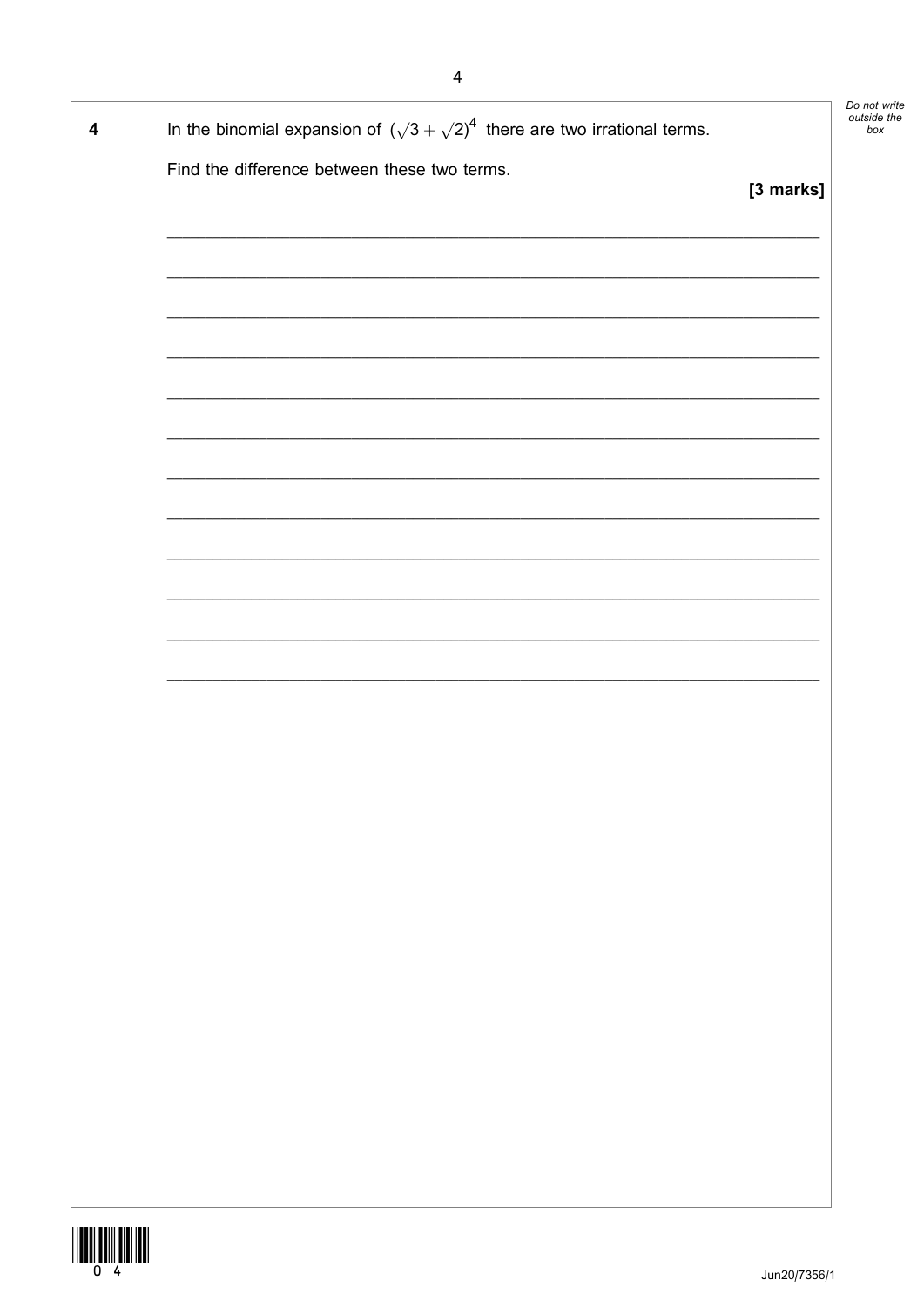| Differentiate from first principles |                |           |
|-------------------------------------|----------------|-----------|
|                                     | $y = 4x^2 + x$ | [4 marks] |
|                                     |                |           |
|                                     |                |           |
|                                     |                |           |
|                                     |                |           |
|                                     |                |           |
|                                     |                |           |
|                                     |                |           |
|                                     |                |           |
|                                     |                |           |
|                                     |                |           |
|                                     |                |           |
|                                     |                |           |
|                                     |                |           |
|                                     |                |           |
|                                     |                |           |
|                                     |                |           |
|                                     |                |           |
|                                     |                |           |
|                                     |                |           |
|                                     |                |           |
|                                     |                |           |
|                                     |                |           |
|                                     |                |           |
|                                     |                |           |
|                                     |                |           |



not write<br>tside the<br>box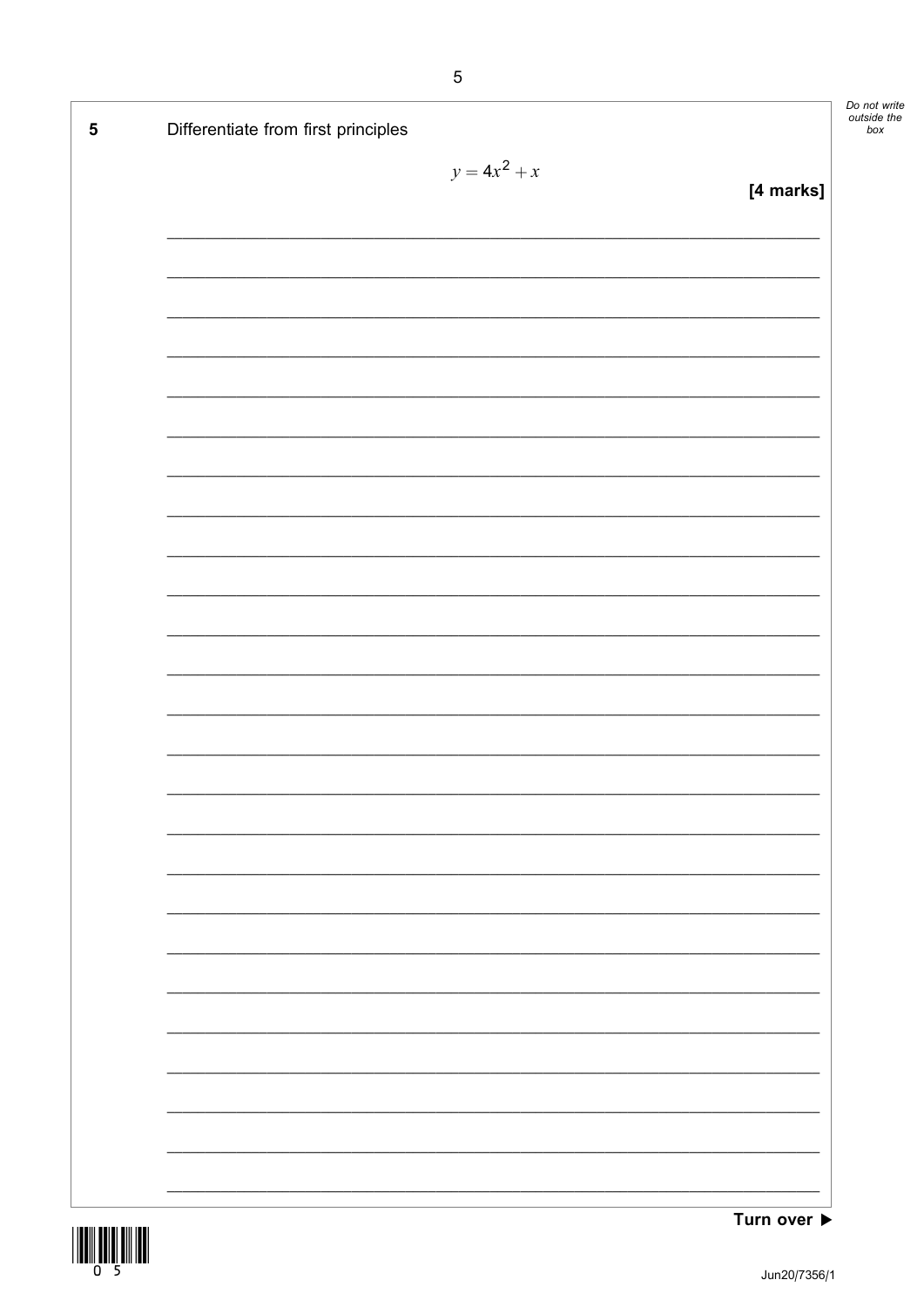| 6(a)  | It is given that                                                                                                     |           |
|-------|----------------------------------------------------------------------------------------------------------------------|-----------|
|       | $f(x) = x^3 - x^2 + x - 6$                                                                                           |           |
|       | Use the factor theorem to show that $(x - 2)$ is a factor of $f(x)$ .                                                | [2 marks] |
|       |                                                                                                                      |           |
|       | <u> 2000 - 2000 - 2000 - 2000 - 2000 - 2000 - 2000 - 2000 - 2000 - 2000 - 2000 - 2000 - 2000 - 2000 - 2000 - 200</u> |           |
|       | <u> 2002 - Jan James James Jan James James Jan James James Jan James James Jan James James Jan Jan James James J</u> |           |
| 6(b)  | Find the quadratic factor of $f(x)$ .                                                                                | [1 mark]  |
|       |                                                                                                                      |           |
| 6( c) | Hence, show that there is only one real solution to $f(x) = 0$                                                       | [3 marks] |
|       |                                                                                                                      |           |
|       |                                                                                                                      |           |
|       |                                                                                                                      |           |
|       |                                                                                                                      |           |
|       |                                                                                                                      |           |
|       |                                                                                                                      |           |



Do not write<br>outside the<br>box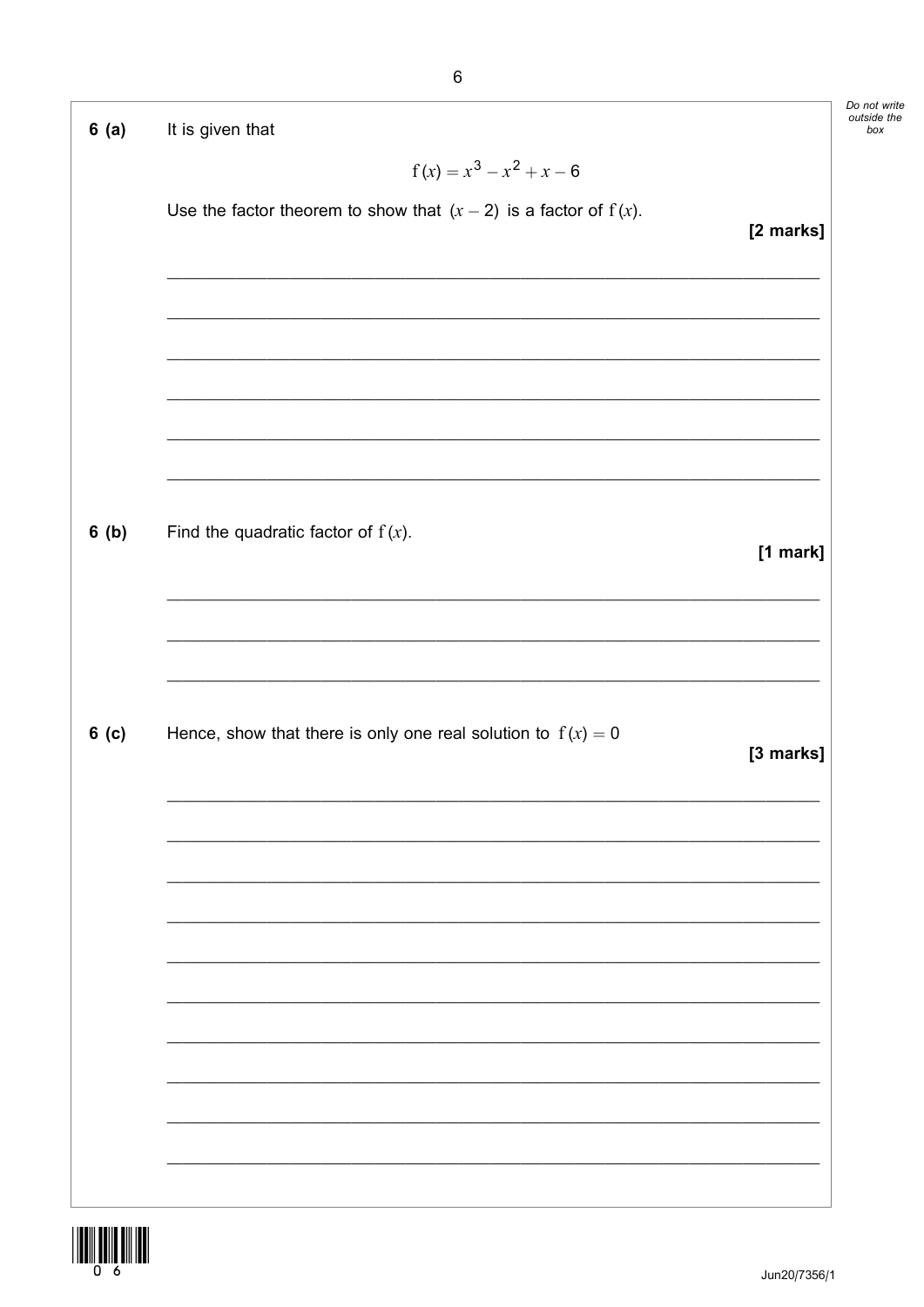| 6(d) | Find the exact value of $x$ that solves                                                                               | Do not write<br>outside the<br>box |
|------|-----------------------------------------------------------------------------------------------------------------------|------------------------------------|
|      | $e^{3x} - e^{2x} + e^x - 6 = 0$                                                                                       |                                    |
|      | [3 marks]                                                                                                             |                                    |
|      |                                                                                                                       |                                    |
|      |                                                                                                                       |                                    |
|      |                                                                                                                       |                                    |
|      | <u> 1989 - John Harry Harry Harry Harry Harry Harry Harry Harry Harry Harry Harry Harry Harry Harry Harry Harry H</u> |                                    |
|      |                                                                                                                       |                                    |
|      |                                                                                                                       |                                    |
|      |                                                                                                                       |                                    |
|      |                                                                                                                       |                                    |
|      |                                                                                                                       |                                    |
|      |                                                                                                                       |                                    |
|      |                                                                                                                       |                                    |
|      |                                                                                                                       |                                    |
|      |                                                                                                                       |                                    |
|      |                                                                                                                       |                                    |
|      |                                                                                                                       |                                    |
|      |                                                                                                                       |                                    |
|      | Turn over for the next question                                                                                       |                                    |
|      |                                                                                                                       |                                    |
|      |                                                                                                                       |                                    |
|      |                                                                                                                       |                                    |
|      |                                                                                                                       |                                    |
|      |                                                                                                                       |                                    |
|      |                                                                                                                       |                                    |
|      |                                                                                                                       |                                    |
|      |                                                                                                                       |                                    |
|      |                                                                                                                       |                                    |
|      | Turn over $\blacktriangleright$                                                                                       |                                    |

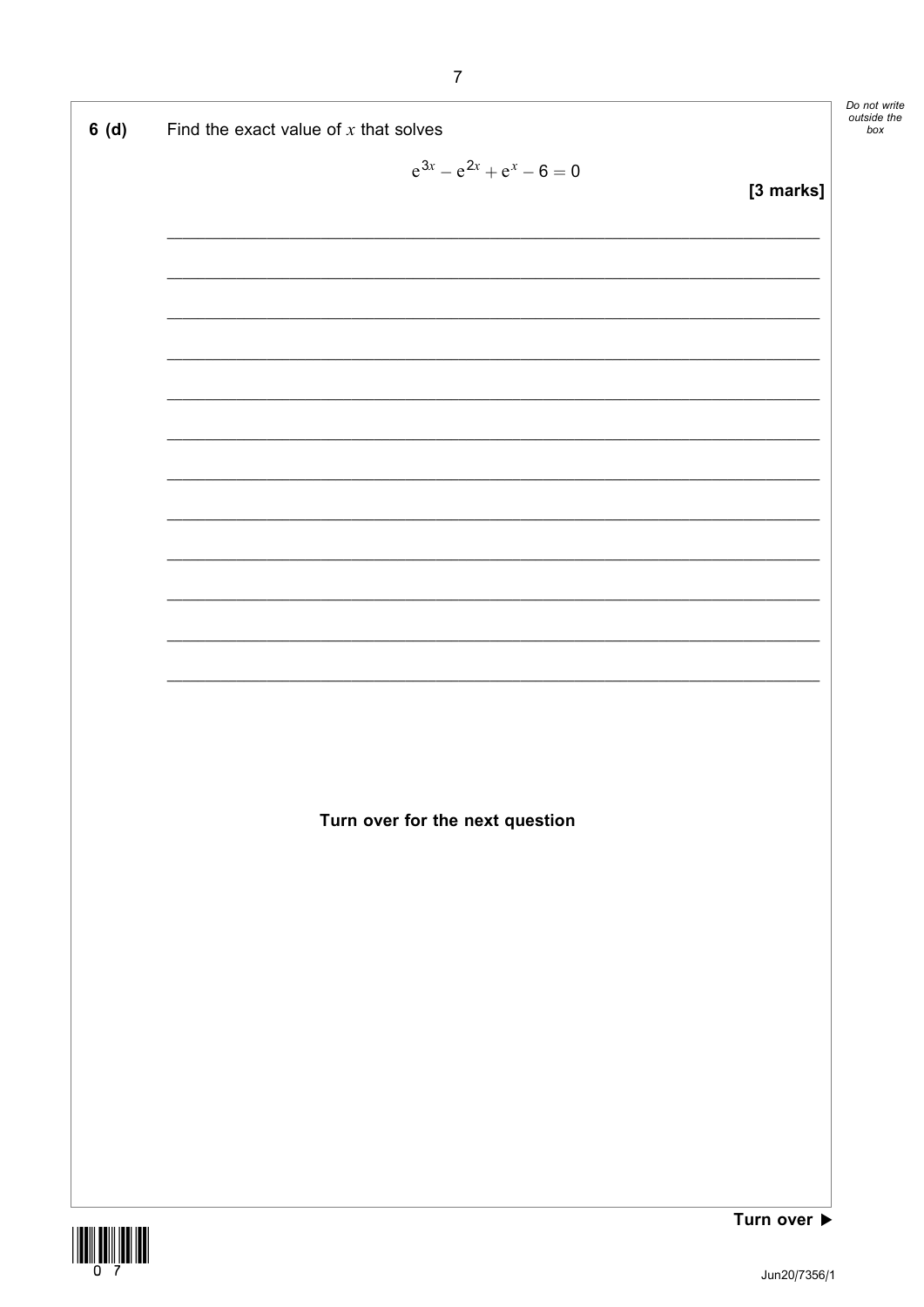Do not write outside the Curve C has equation  $y = x^2$  $\overline{7}$ box C is translated by vector  $\begin{bmatrix} 3 \\ 0 \end{bmatrix}$  to give curve  $C_1$ Line L has equation  $y = x$ L is stretched by scale factor 2 parallel to the x-axis to give line  $L_1$ Find the exact distance between the two intersection points of  $C_1$  and  $L_1$ [6 marks]

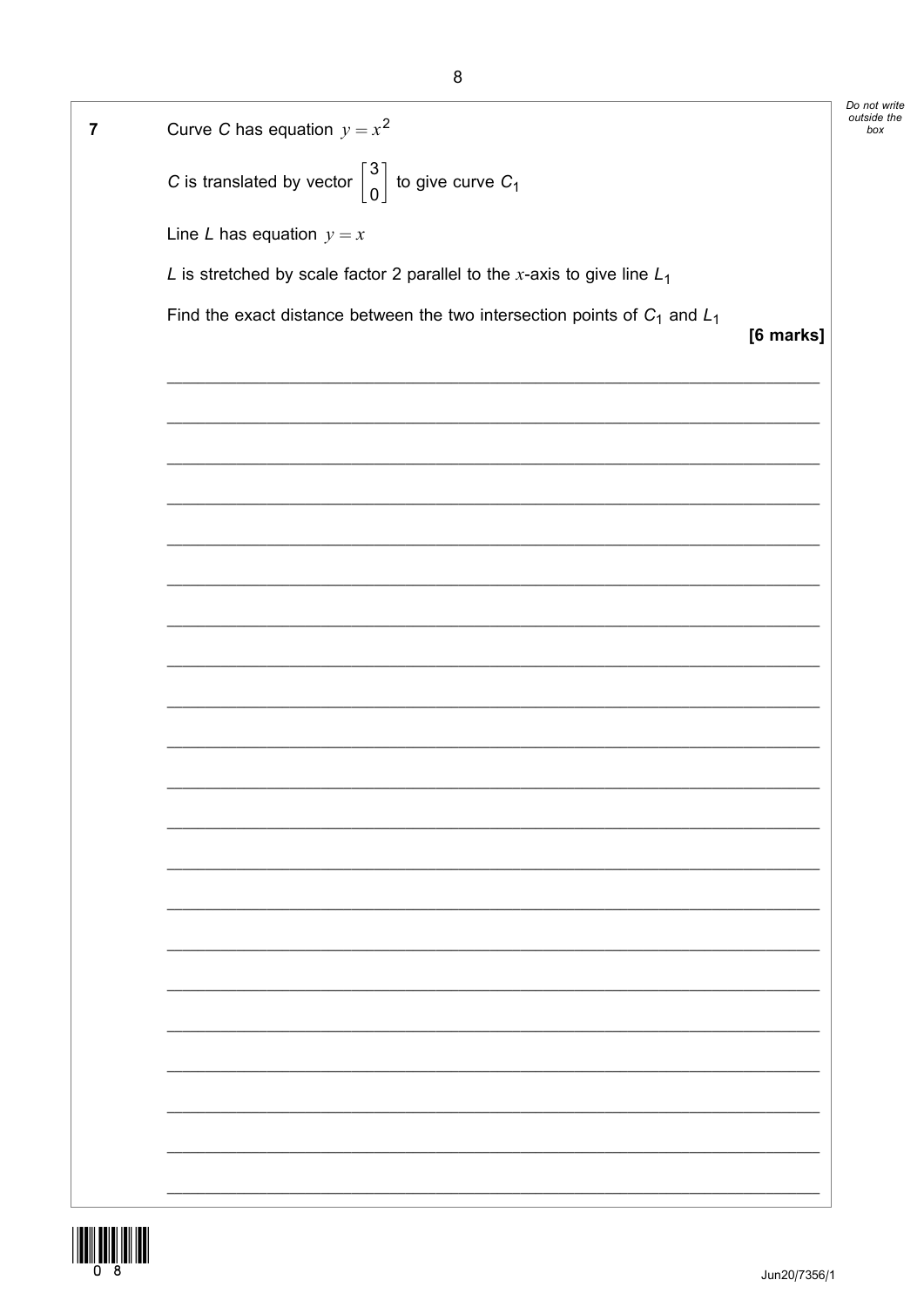Do not write<br>outside the<br>box

Turn over for the next question

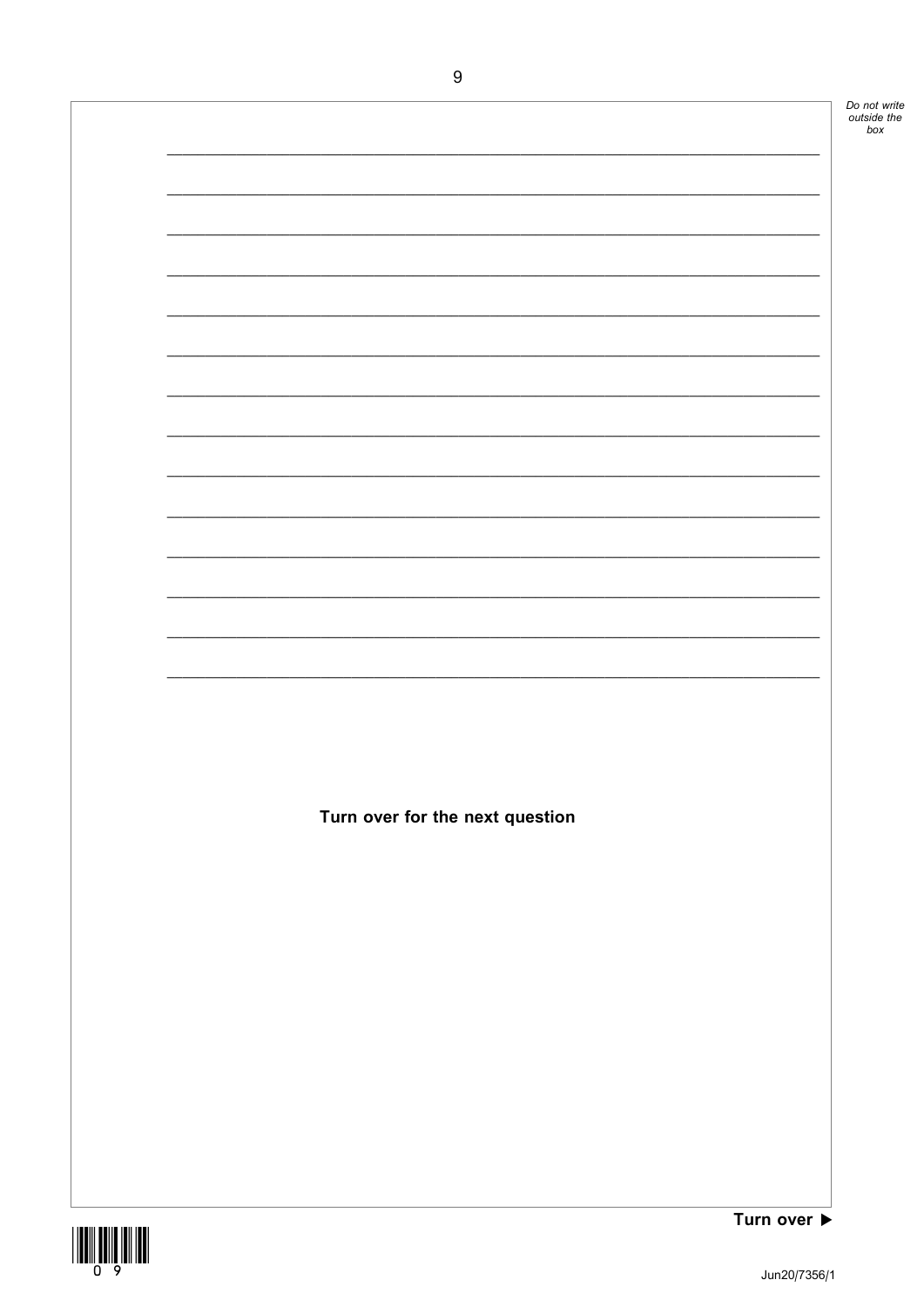| 8(a) | Find the equation of the tangent to the curve $y = e^{4x}$ at the point $(a, e^{4a})$ . | [3 marks] |
|------|-----------------------------------------------------------------------------------------|-----------|
|      |                                                                                         |           |
|      |                                                                                         |           |
|      |                                                                                         |           |
|      |                                                                                         |           |
| 8(b) | Find the value of $a$ for which this tangent passes through the origin.                 | [2 marks] |
|      |                                                                                         |           |
|      |                                                                                         |           |
|      |                                                                                         |           |
|      |                                                                                         |           |
|      |                                                                                         |           |
|      |                                                                                         |           |
|      |                                                                                         |           |

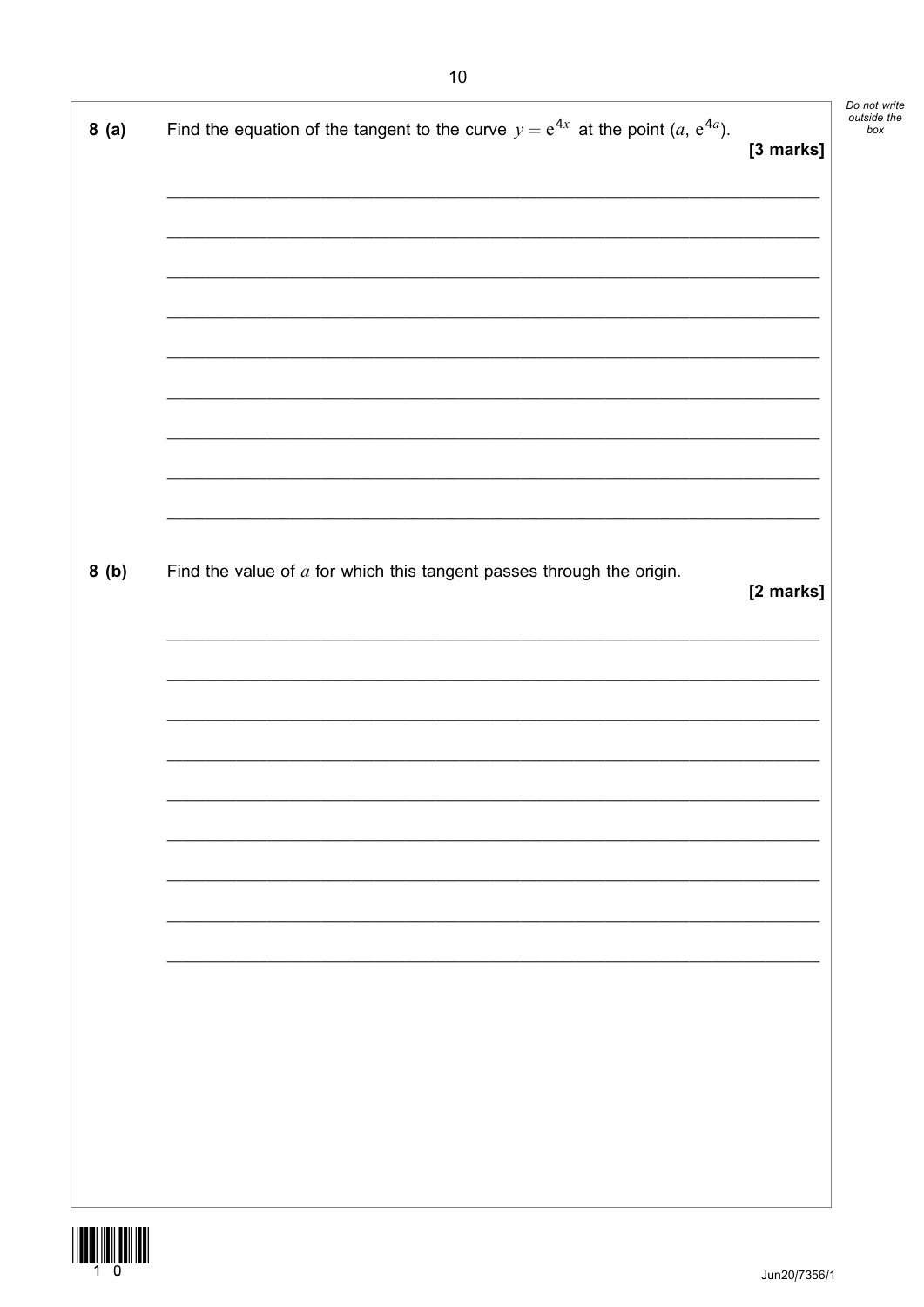| 8( c) | Hence, find the set of values of $m$ for which the equation                                                           |           | Do not write<br>outside the<br>box |
|-------|-----------------------------------------------------------------------------------------------------------------------|-----------|------------------------------------|
|       | $e^{4x} = mx$                                                                                                         |           |                                    |
|       |                                                                                                                       |           |                                    |
|       | has no real solutions.                                                                                                | [3 marks] |                                    |
|       |                                                                                                                       |           |                                    |
|       |                                                                                                                       |           |                                    |
|       |                                                                                                                       |           |                                    |
|       |                                                                                                                       |           |                                    |
|       |                                                                                                                       |           |                                    |
|       |                                                                                                                       |           |                                    |
|       |                                                                                                                       |           |                                    |
|       |                                                                                                                       |           |                                    |
|       |                                                                                                                       |           |                                    |
|       |                                                                                                                       |           |                                    |
|       |                                                                                                                       |           |                                    |
|       |                                                                                                                       |           |                                    |
|       | <u> 1989 - Johann Harry Harry Harry Harry Harry Harry Harry Harry Harry Harry Harry Harry Harry Harry Harry Harry</u> |           |                                    |
|       |                                                                                                                       |           |                                    |
|       |                                                                                                                       |           |                                    |
|       |                                                                                                                       |           |                                    |
|       |                                                                                                                       |           |                                    |
|       |                                                                                                                       |           |                                    |
|       |                                                                                                                       |           |                                    |
|       |                                                                                                                       |           |                                    |
|       |                                                                                                                       |           |                                    |
|       |                                                                                                                       |           |                                    |
|       |                                                                                                                       |           |                                    |
|       |                                                                                                                       |           |                                    |
|       |                                                                                                                       |           |                                    |
|       |                                                                                                                       |           |                                    |
|       |                                                                                                                       |           |                                    |
|       |                                                                                                                       |           |                                    |

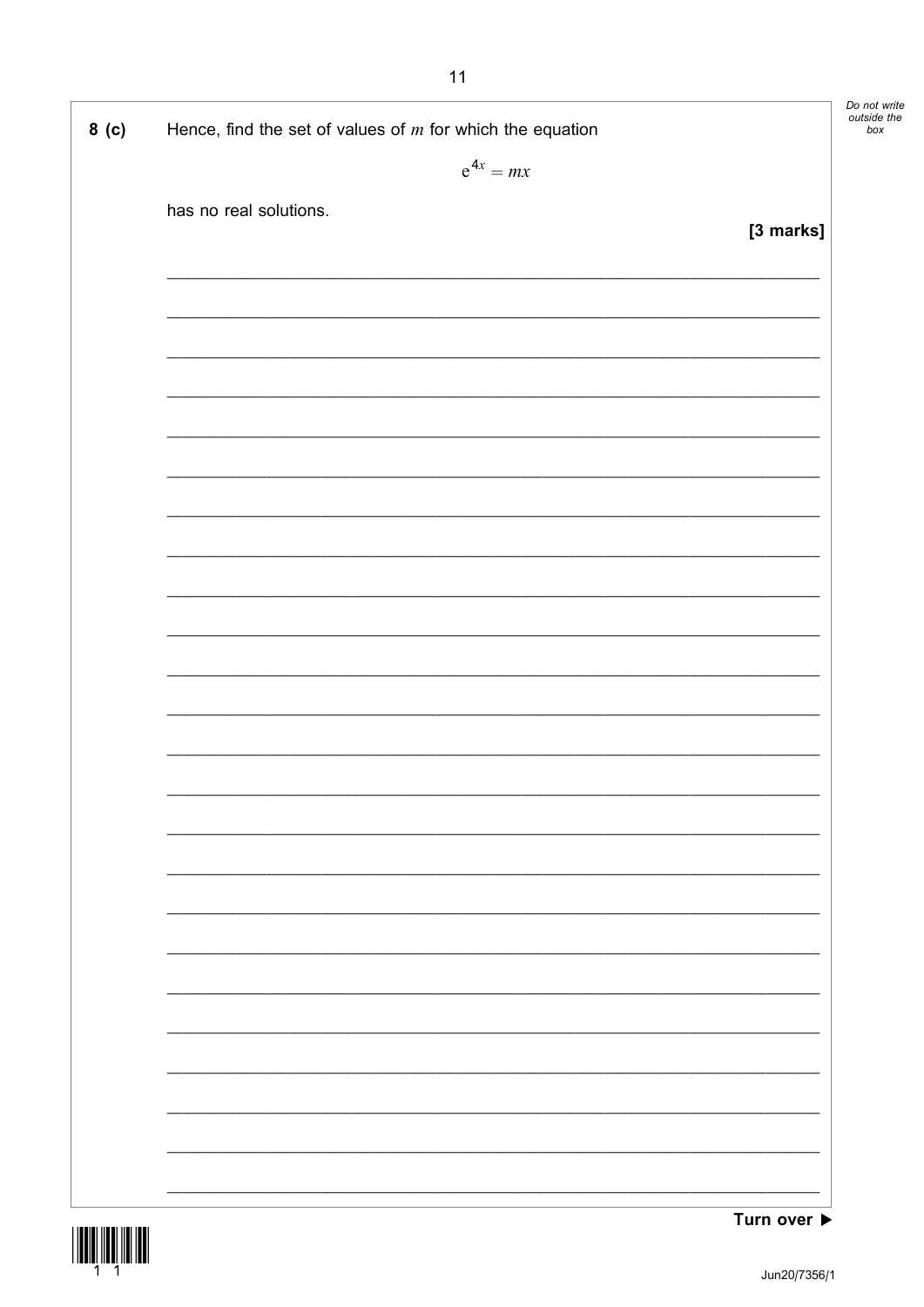

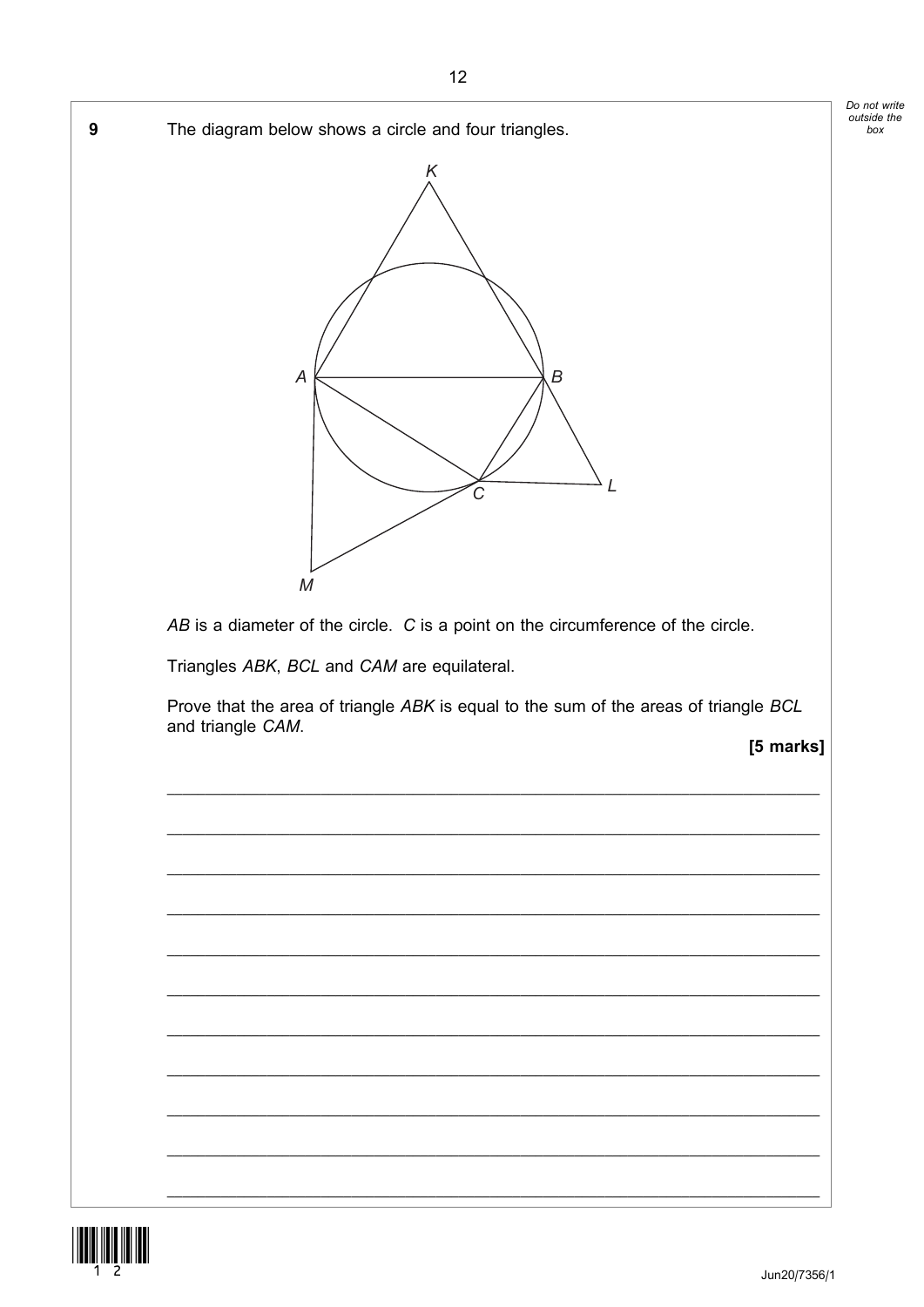Do not write<br>outside the<br>box Turn over for the next question Turn over ▶

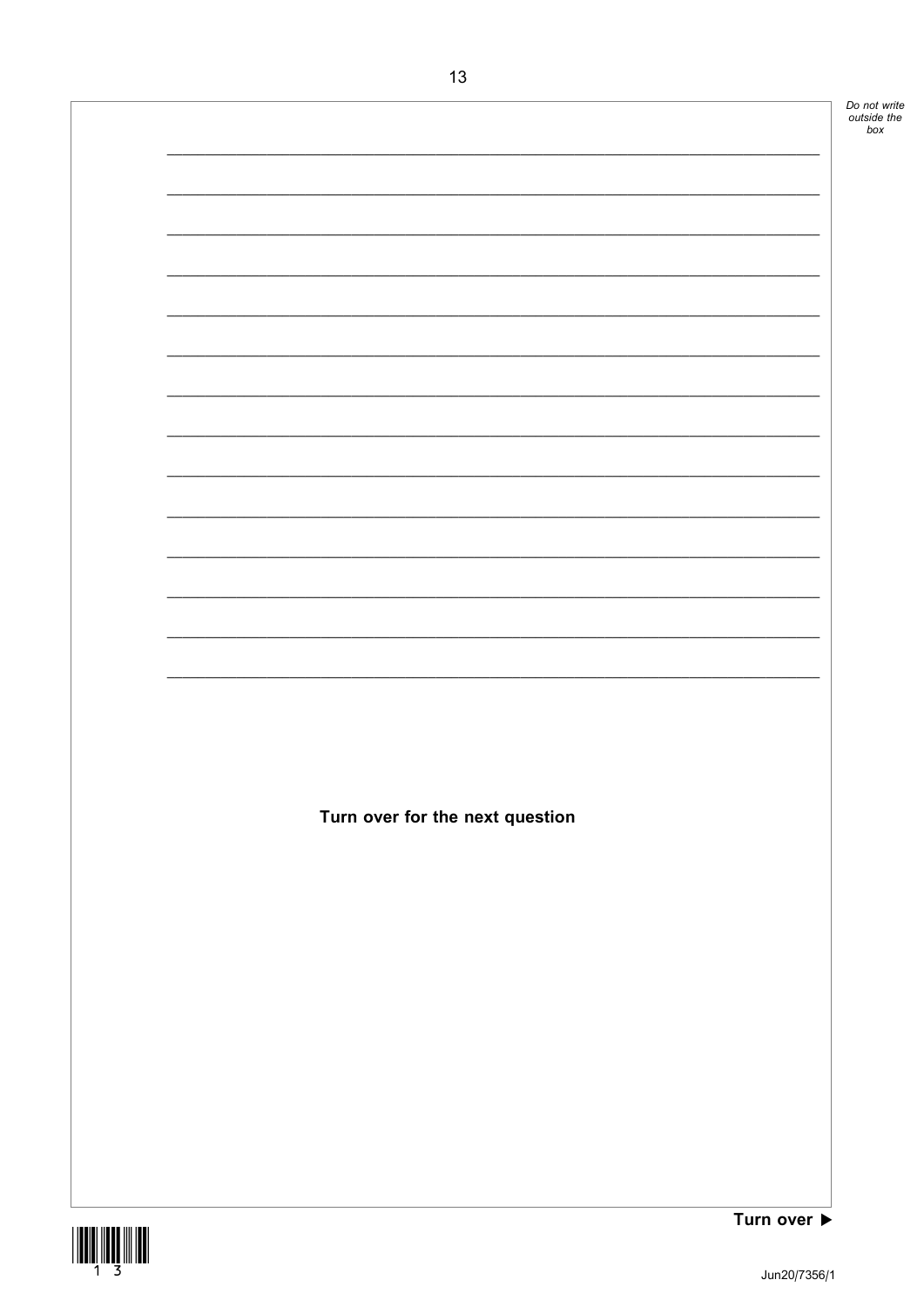| 10    | Raj is investigating how the price, $P$ pounds, of a brilliant-cut diamond ring is related<br>to the weight, $C$ carats, of the diamond. |                  |            |      |      |           |
|-------|------------------------------------------------------------------------------------------------------------------------------------------|------------------|------------|------|------|-----------|
|       | He believes that they are connected by a formula                                                                                         |                  |            |      |      |           |
|       |                                                                                                                                          |                  | $P = aC^n$ |      |      |           |
|       | where $a$ and $n$ are constants.                                                                                                         |                  |            |      |      |           |
| 10(a) | Express $\ln P$ in terms of $\ln C$ .                                                                                                    |                  |            |      |      |           |
|       |                                                                                                                                          |                  |            |      |      | [2 marks] |
|       |                                                                                                                                          |                  |            |      |      |           |
|       |                                                                                                                                          |                  |            |      |      |           |
|       |                                                                                                                                          |                  |            |      |      |           |
|       |                                                                                                                                          |                  |            |      |      |           |
|       |                                                                                                                                          |                  |            |      |      |           |
|       |                                                                                                                                          |                  |            |      |      |           |
| 10(b) | Raj researches the price of three brilliant-cut diamond rings on a website with the<br>following results.                                |                  |            |      |      |           |
|       |                                                                                                                                          | $\boldsymbol{C}$ | 0.60       | 1.15 | 1.50 |           |
|       |                                                                                                                                          | $\boldsymbol{P}$ | 495        | 1200 | 1720 |           |
|       |                                                                                                                                          |                  |            |      |      |           |
|       |                                                                                                                                          |                  |            |      |      |           |
|       |                                                                                                                                          |                  |            |      |      |           |
|       |                                                                                                                                          |                  |            |      |      |           |
|       |                                                                                                                                          |                  |            |      |      |           |
|       |                                                                                                                                          |                  |            |      |      |           |
|       |                                                                                                                                          |                  |            |      |      |           |
|       |                                                                                                                                          |                  |            |      |      |           |
|       |                                                                                                                                          |                  |            |      |      |           |
|       |                                                                                                                                          |                  |            |      |      |           |
|       |                                                                                                                                          |                  |            |      |      |           |
|       |                                                                                                                                          |                  |            |      |      |           |
|       |                                                                                                                                          |                  |            |      |      |           |

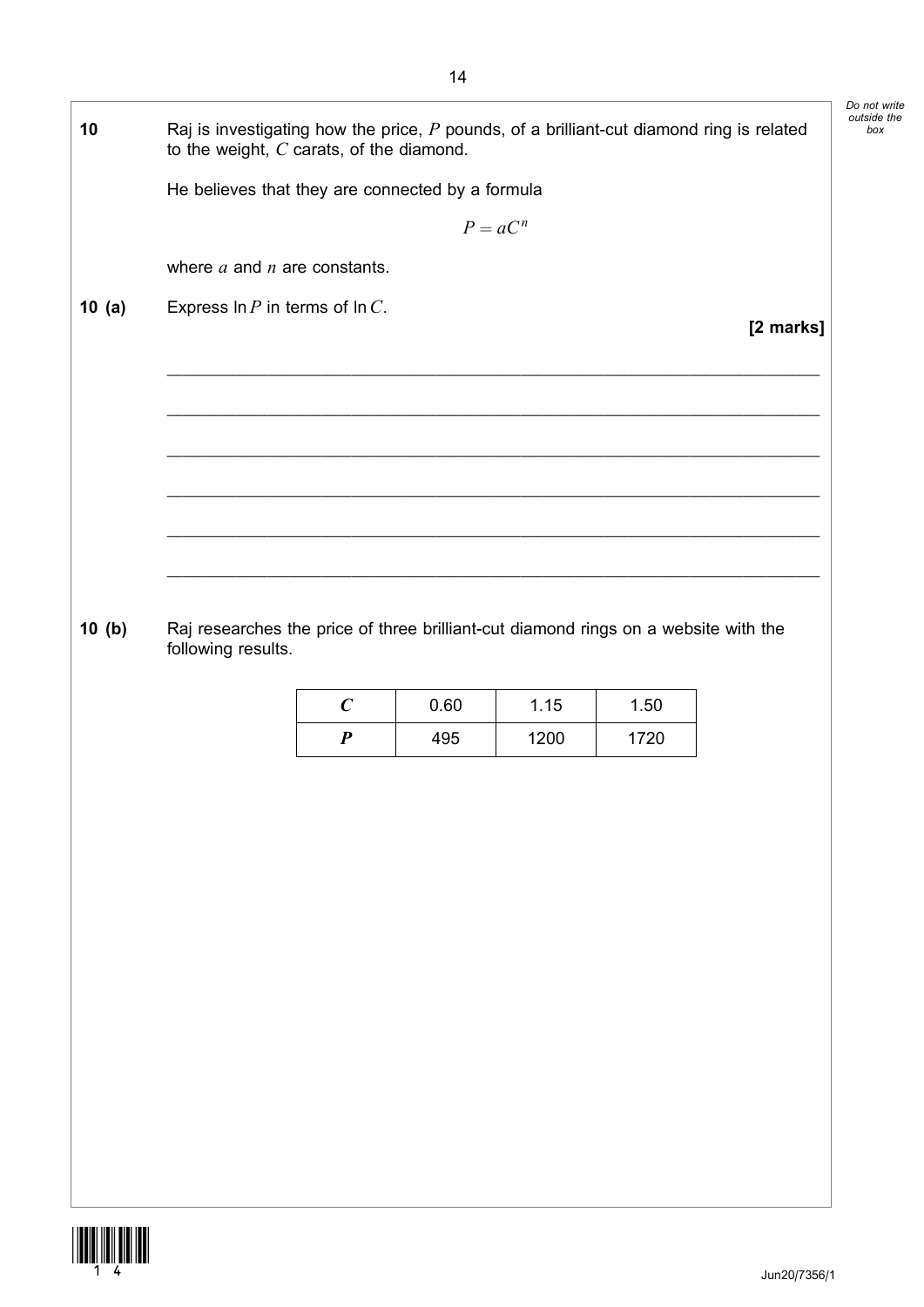

box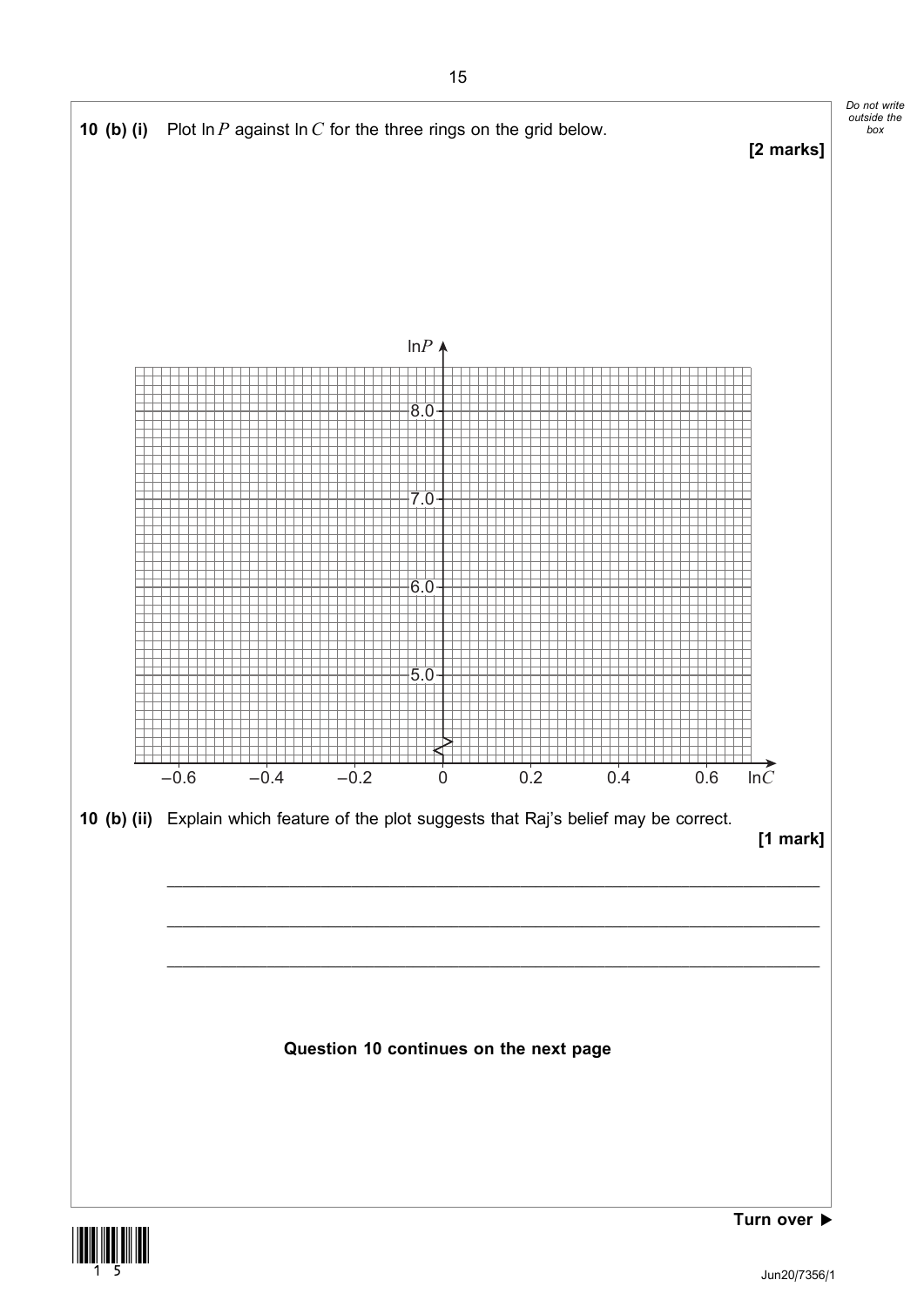10 (b) (iii) Using the graph on page 15, estimate the value of  $a$  and the value of  $n$ . [4 marks]

 $10(c)$ Explain the significance of  $a$  in this context. Do not write<br>outside the

 $box$ 

**WILLIAM AND** 16

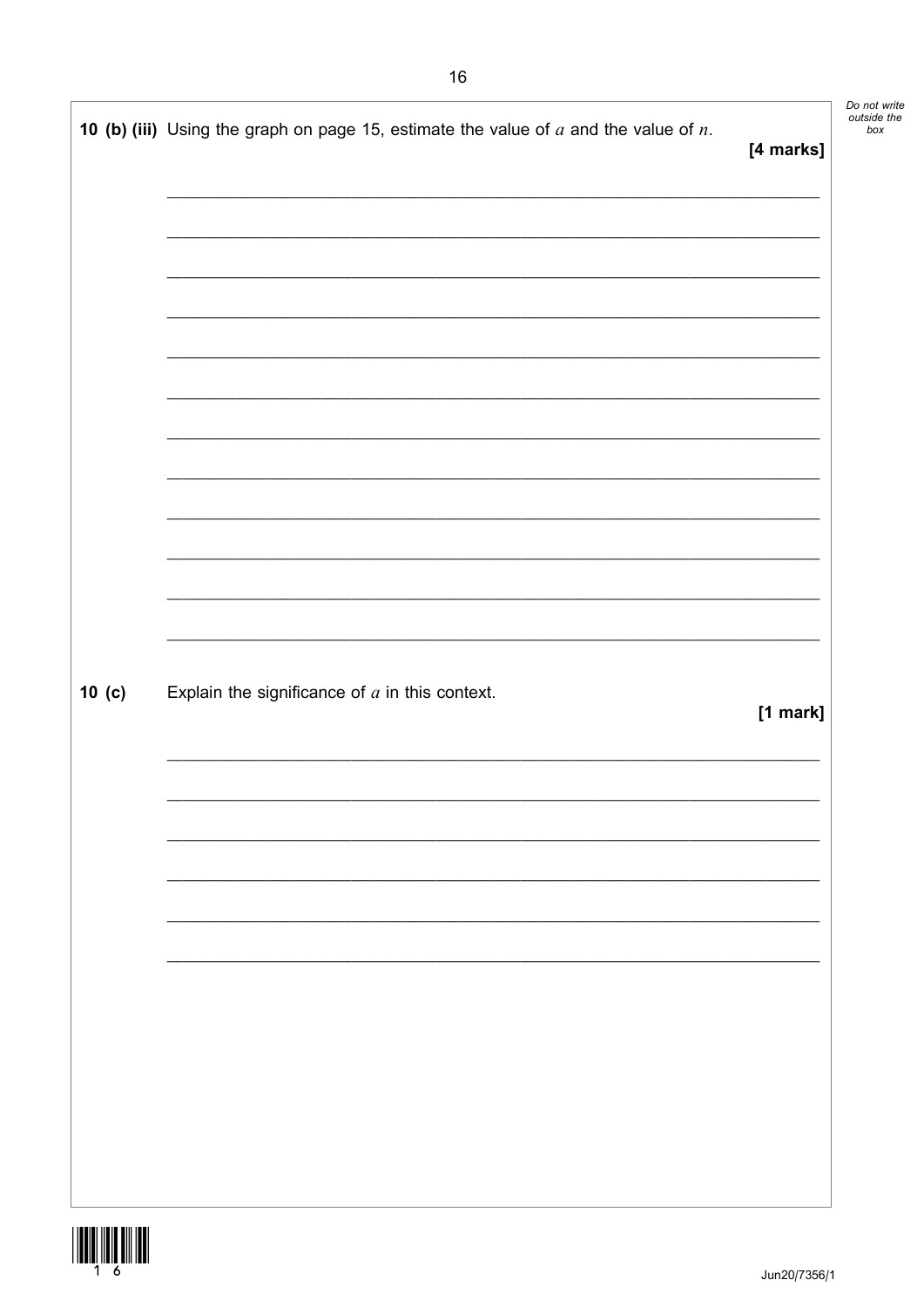$17$ 

| 10(d) | Raj wants to buy a ring with a brilliant-cut diamond of weight 2 carats.                                                                                                           |           |
|-------|------------------------------------------------------------------------------------------------------------------------------------------------------------------------------------|-----------|
|       | Estimate the price of such a ring.                                                                                                                                                 | [2 marks] |
|       |                                                                                                                                                                                    |           |
|       |                                                                                                                                                                                    |           |
|       |                                                                                                                                                                                    |           |
|       |                                                                                                                                                                                    |           |
|       | <u> 1989 - Johann Stoff, amerikansk politiker (* 1908)</u><br><u> 2000 - Jan James James Jan James James James James James James James James James James James James James Jam</u> |           |
|       |                                                                                                                                                                                    |           |
|       |                                                                                                                                                                                    |           |
|       |                                                                                                                                                                                    |           |
|       |                                                                                                                                                                                    |           |
|       | Turn over for the next question                                                                                                                                                    |           |
|       |                                                                                                                                                                                    |           |
|       |                                                                                                                                                                                    |           |
|       |                                                                                                                                                                                    |           |
|       |                                                                                                                                                                                    |           |
|       |                                                                                                                                                                                    |           |
|       |                                                                                                                                                                                    |           |
|       |                                                                                                                                                                                    |           |
|       |                                                                                                                                                                                    |           |
|       |                                                                                                                                                                                    |           |



Do not write<br>outside the<br>box

٦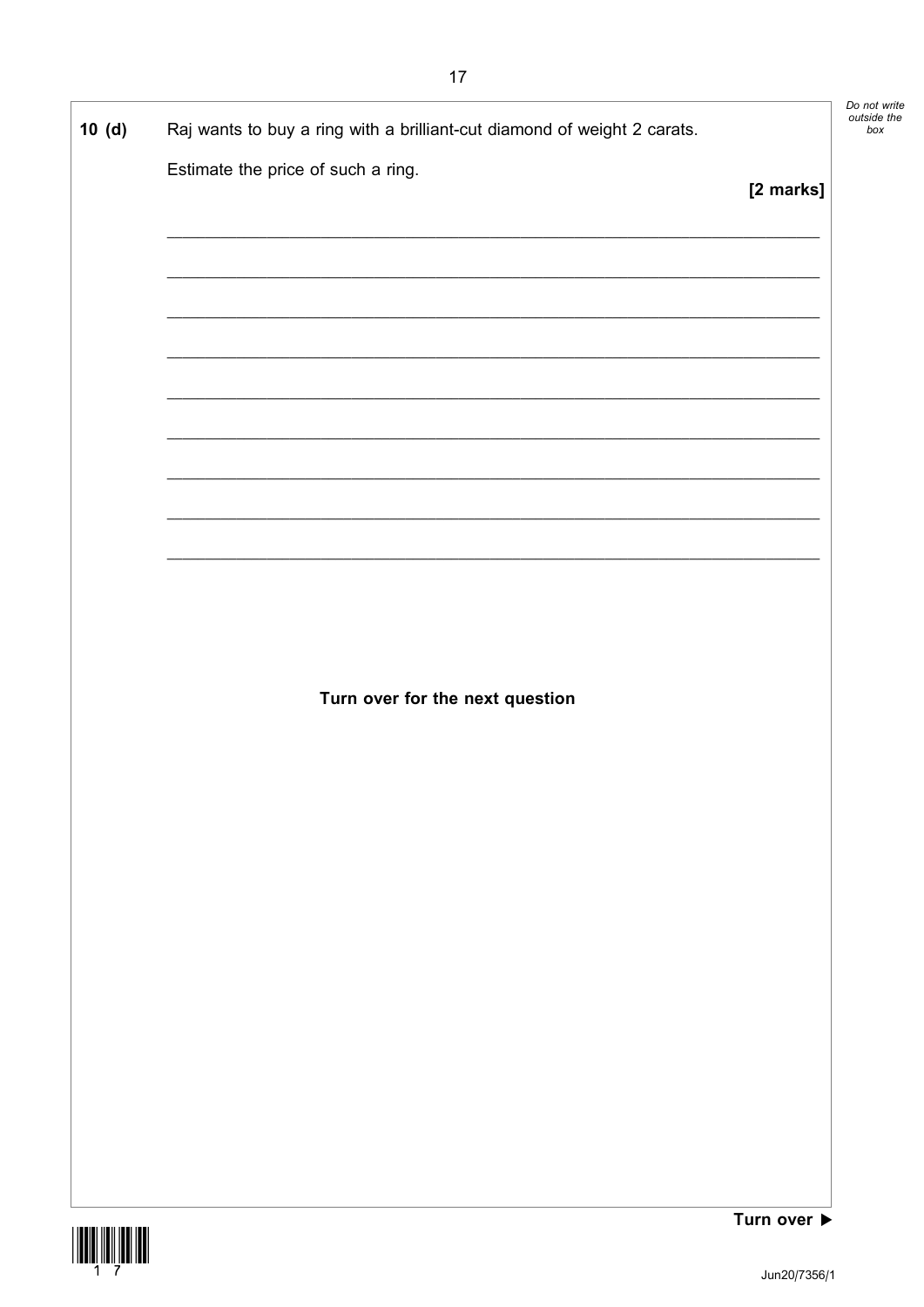|    |                                                                                                                                                                           | <b>Section B</b>                             |     |          |  |
|----|---------------------------------------------------------------------------------------------------------------------------------------------------------------------------|----------------------------------------------|-----|----------|--|
|    |                                                                                                                                                                           | Answer all questions in the spaces provided. |     |          |  |
| 11 | A go-kart and driver, of combined mass 55 kg, move forward in a straight line with a<br>constant acceleration of $0.2 \text{ m s}^{-2}$                                   |                                              |     |          |  |
|    | The total driving force is 14 N                                                                                                                                           |                                              |     |          |  |
|    | Find the total resistance force acting on the go-kart and driver.                                                                                                         |                                              |     |          |  |
|    | Circle your answer.                                                                                                                                                       |                                              |     | [1 mark] |  |
|    | 0 <sub>N</sub>                                                                                                                                                            | 3N                                           | 11N | 14N      |  |
| 12 | One of the following is an expression for the distance between the points represented<br>by position vectors $5i - 3j$ and $18i + 7j$<br>Identify the correct expression. |                                              |     |          |  |
|    | Tick $(\checkmark)$ one box.                                                                                                                                              |                                              |     | [1 mark] |  |
|    | $\sqrt{13^2+4^2}$                                                                                                                                                         |                                              |     |          |  |
|    | $\sqrt{13^2+10^2}$                                                                                                                                                        |                                              |     |          |  |
|    | $\sqrt{23^2+4^2}$                                                                                                                                                         |                                              |     |          |  |
|    | $\sqrt{23^2+10^2}$                                                                                                                                                        |                                              |     |          |  |
|    |                                                                                                                                                                           |                                              |     |          |  |
|    |                                                                                                                                                                           |                                              |     |          |  |
|    |                                                                                                                                                                           |                                              |     |          |  |
|    |                                                                                                                                                                           |                                              |     |          |  |

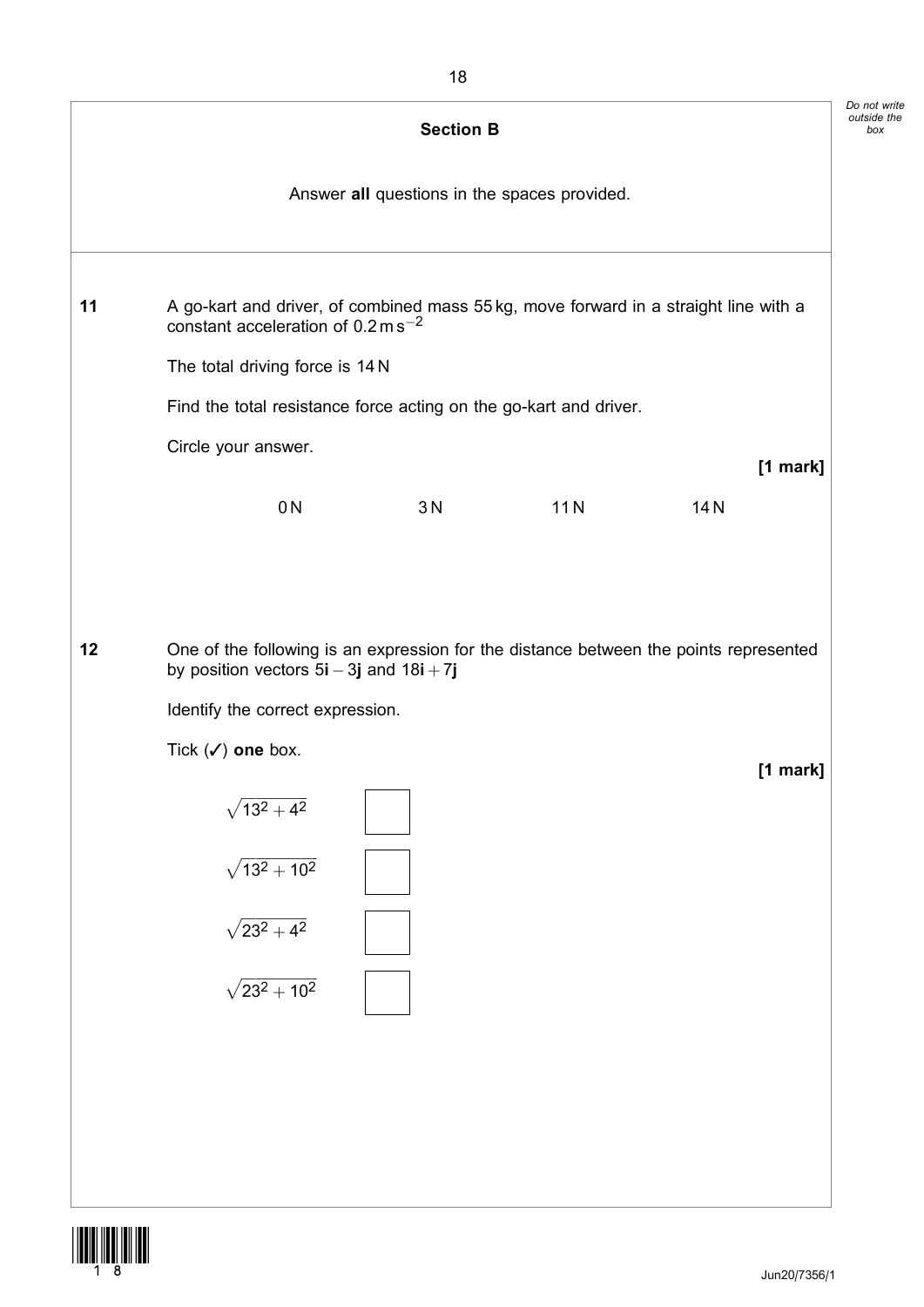



Jun20/7356/1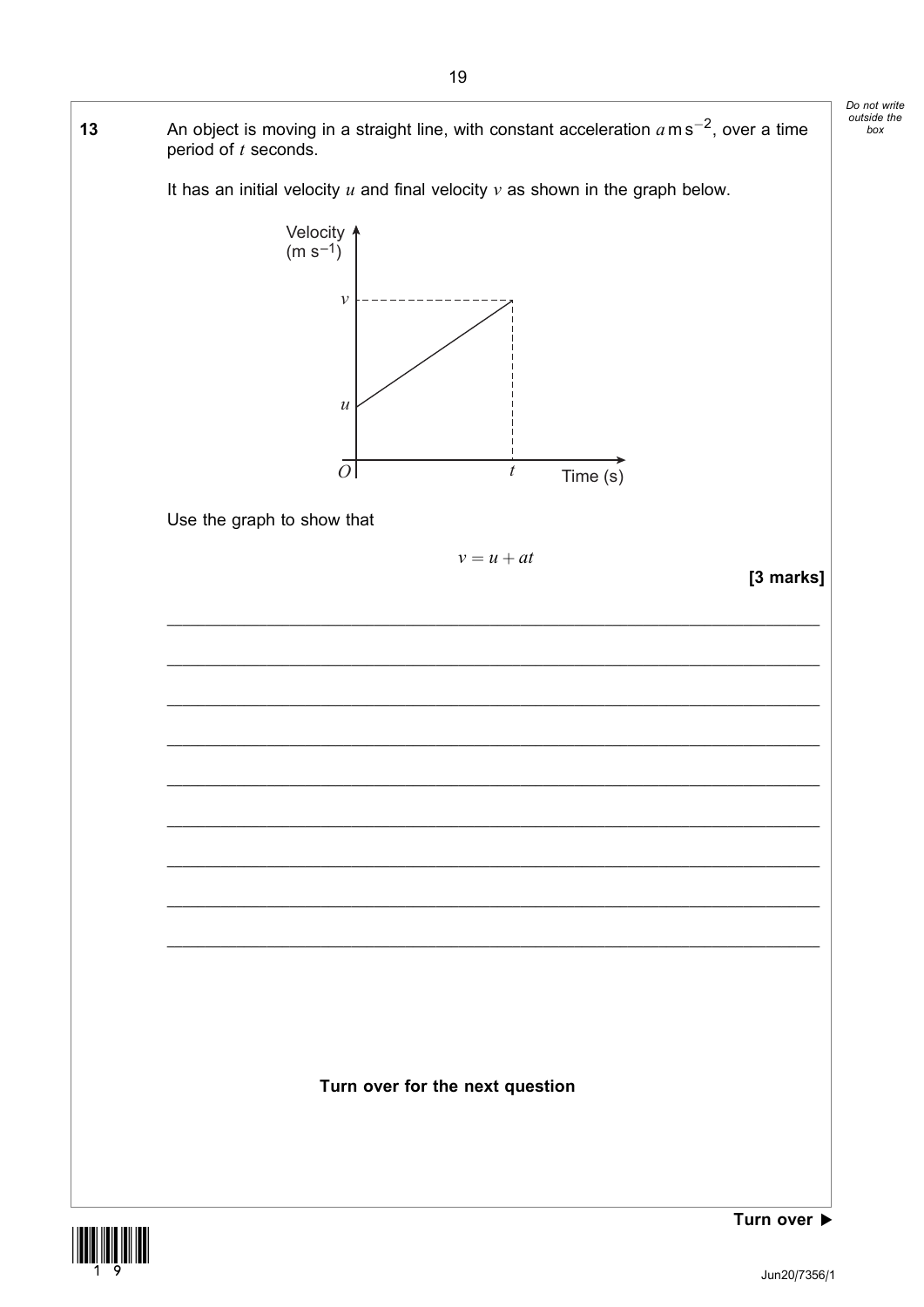| 14 | A particle of mass 0.1 kg is initially stationary.                                                                                         |  |
|----|--------------------------------------------------------------------------------------------------------------------------------------------|--|
|    | A single force F acts on this particle in a direction parallel to the vector $7i + 24j$                                                    |  |
|    | As a result, the particle accelerates in a straight line, reaching a speed of $4 \text{ m s}^{-1}$<br>after travelling a distance of 3.2 m |  |
|    | Find F.<br>[5 marks]                                                                                                                       |  |
|    |                                                                                                                                            |  |
|    |                                                                                                                                            |  |
|    |                                                                                                                                            |  |
|    |                                                                                                                                            |  |
|    |                                                                                                                                            |  |
|    |                                                                                                                                            |  |
|    |                                                                                                                                            |  |
|    | and the control of the control of the control of the control of the control of the control of the control of the                           |  |
|    |                                                                                                                                            |  |
|    |                                                                                                                                            |  |
|    |                                                                                                                                            |  |
|    |                                                                                                                                            |  |
|    |                                                                                                                                            |  |
|    |                                                                                                                                            |  |
|    |                                                                                                                                            |  |
|    |                                                                                                                                            |  |
|    |                                                                                                                                            |  |
|    |                                                                                                                                            |  |
|    |                                                                                                                                            |  |
|    |                                                                                                                                            |  |
|    |                                                                                                                                            |  |
|    |                                                                                                                                            |  |
|    |                                                                                                                                            |  |

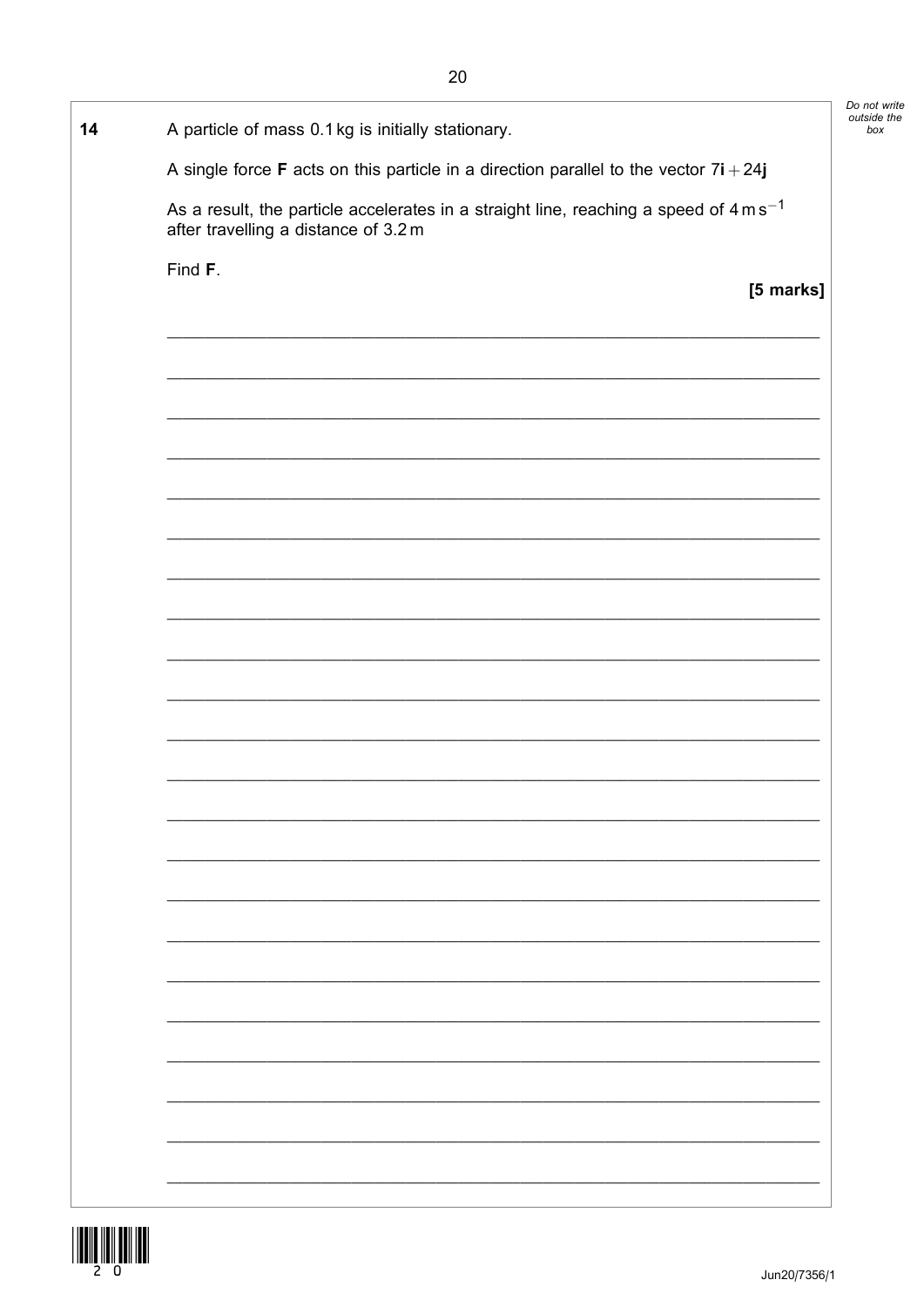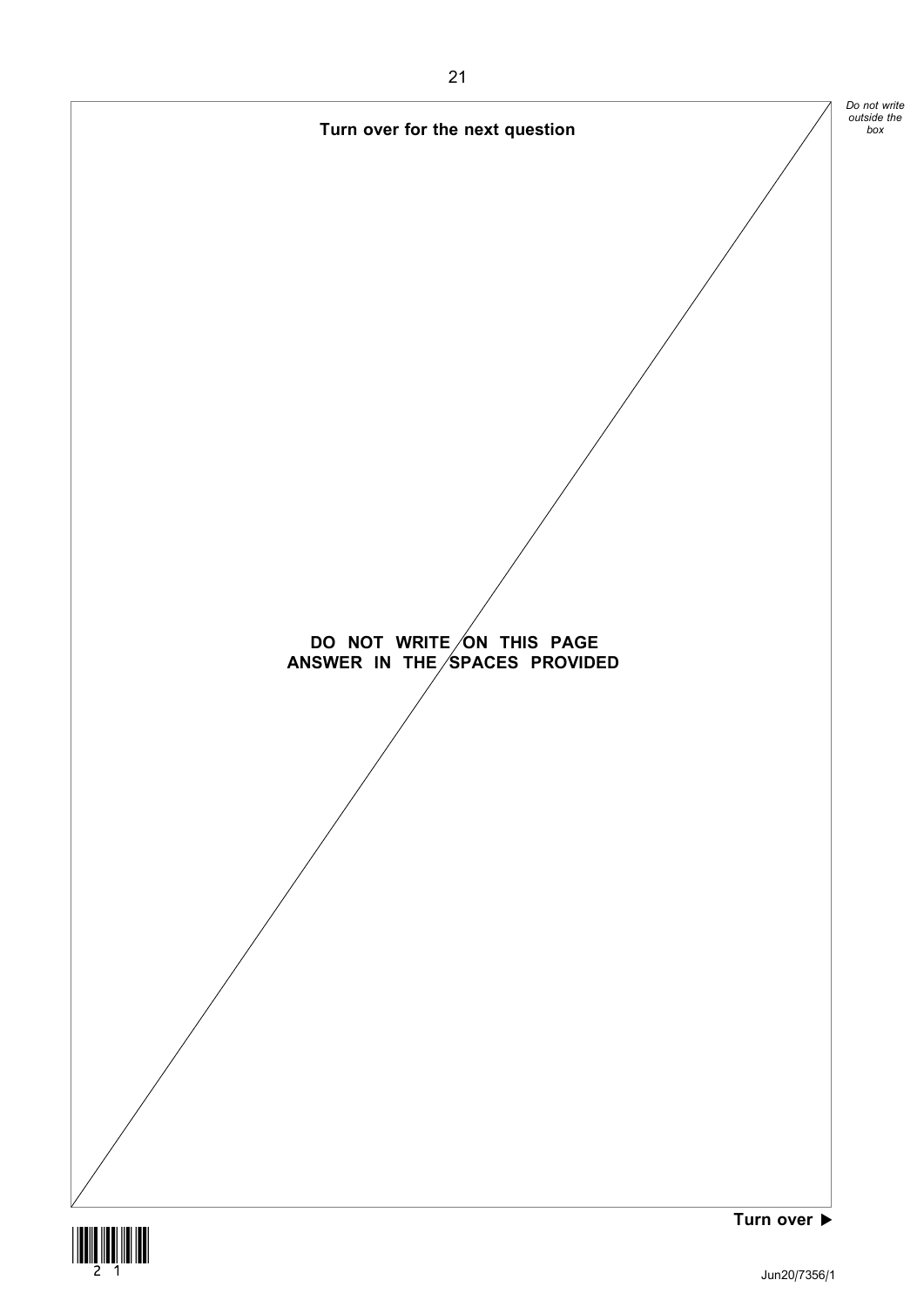| 15    | A particle, P, is moving in a straight line with acceleration $a$ m s <sup>-2</sup> at time t seconds,<br>where |
|-------|-----------------------------------------------------------------------------------------------------------------|
|       | $a = 4 - 3t^2$                                                                                                  |
| 15(a) | Initially P is stationary.                                                                                      |
|       | Find an expression for the velocity of $P$ in terms of $t$ .<br>[2 marks]                                       |
|       |                                                                                                                 |
|       |                                                                                                                 |
|       |                                                                                                                 |
|       |                                                                                                                 |
|       |                                                                                                                 |
|       |                                                                                                                 |
|       |                                                                                                                 |
|       |                                                                                                                 |
|       |                                                                                                                 |
|       |                                                                                                                 |
|       |                                                                                                                 |
|       |                                                                                                                 |
|       |                                                                                                                 |
|       |                                                                                                                 |
|       |                                                                                                                 |
|       |                                                                                                                 |
|       |                                                                                                                 |
|       |                                                                                                                 |
|       |                                                                                                                 |
|       |                                                                                                                 |
|       |                                                                                                                 |
|       |                                                                                                                 |



22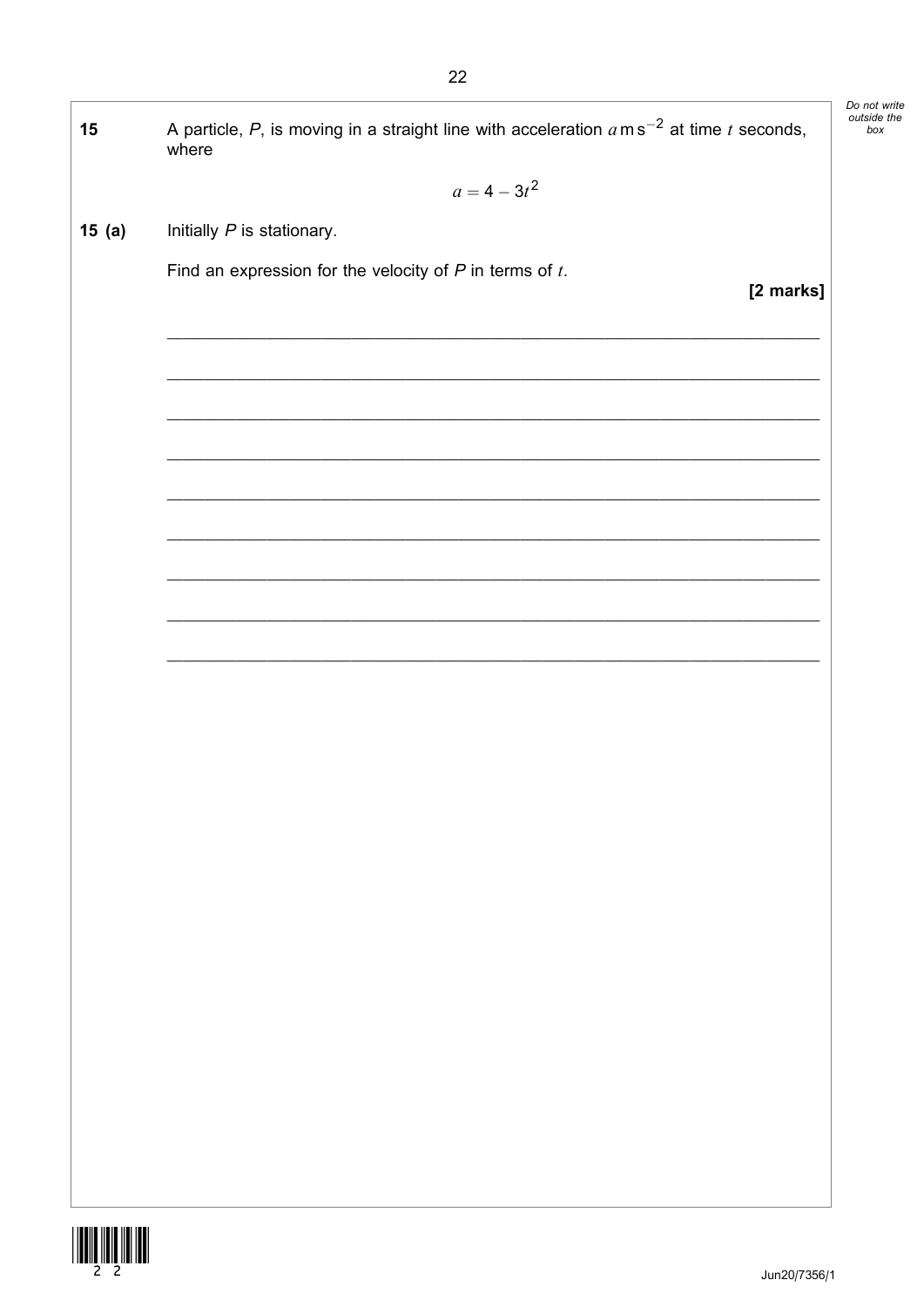| 15(b) | When $t = 2$ , the displacement of P from a fixed point, O, is 39 metres.                           |
|-------|-----------------------------------------------------------------------------------------------------|
|       | Find the time at which $P$ passes through $O$ , giving your answer to three significant<br>figures. |
|       | Fully justify your answer.                                                                          |
|       | [5 marks]                                                                                           |
|       |                                                                                                     |
|       |                                                                                                     |
|       |                                                                                                     |
|       |                                                                                                     |
|       |                                                                                                     |
|       |                                                                                                     |
|       |                                                                                                     |
|       |                                                                                                     |
|       |                                                                                                     |
|       |                                                                                                     |
|       |                                                                                                     |
|       |                                                                                                     |
|       |                                                                                                     |
|       |                                                                                                     |
|       |                                                                                                     |
|       |                                                                                                     |
|       |                                                                                                     |
|       |                                                                                                     |
|       |                                                                                                     |
|       |                                                                                                     |
|       |                                                                                                     |
|       |                                                                                                     |
|       |                                                                                                     |

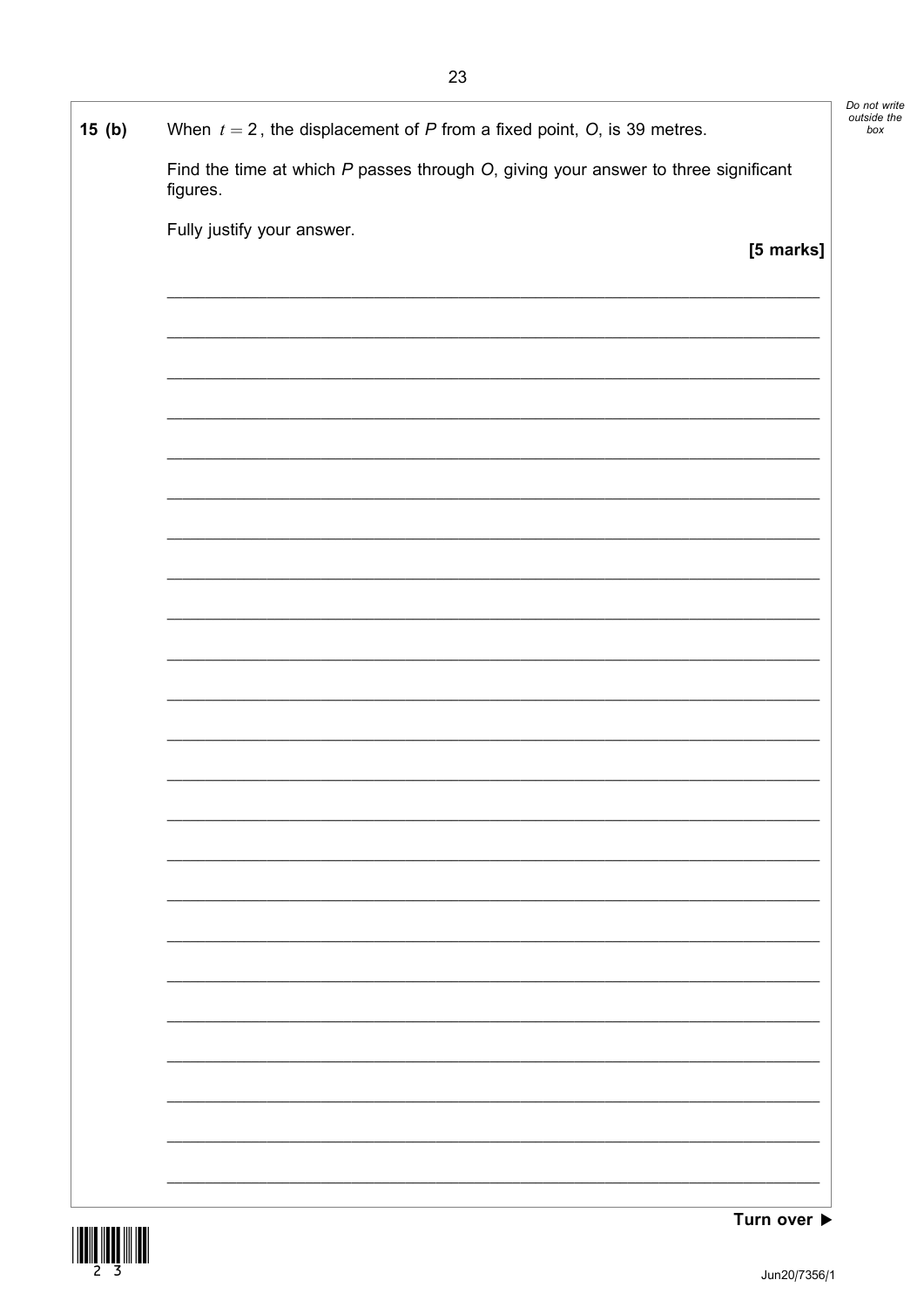16 A simple lifting mechanism comprises a light inextensible wire which is passed over a Do not write outside the box

> One end of the wire is attached to a rigid triangular container of mass 2 kg, which rests on horizontal ground.

A load of  $m$  kg is placed in the container.

smooth fixed pulley.

The other end of the wire is attached to a particle of mass 5 kg, which hangs vertically downwards.

The mechanism is initially held at rest as shown in the diagram below.



The mechanism is released from rest, and the container begins to move upwards with acceleration  $\emph{a}$  m s $^{-2}$ 

The wire remains taut throughout the motion.

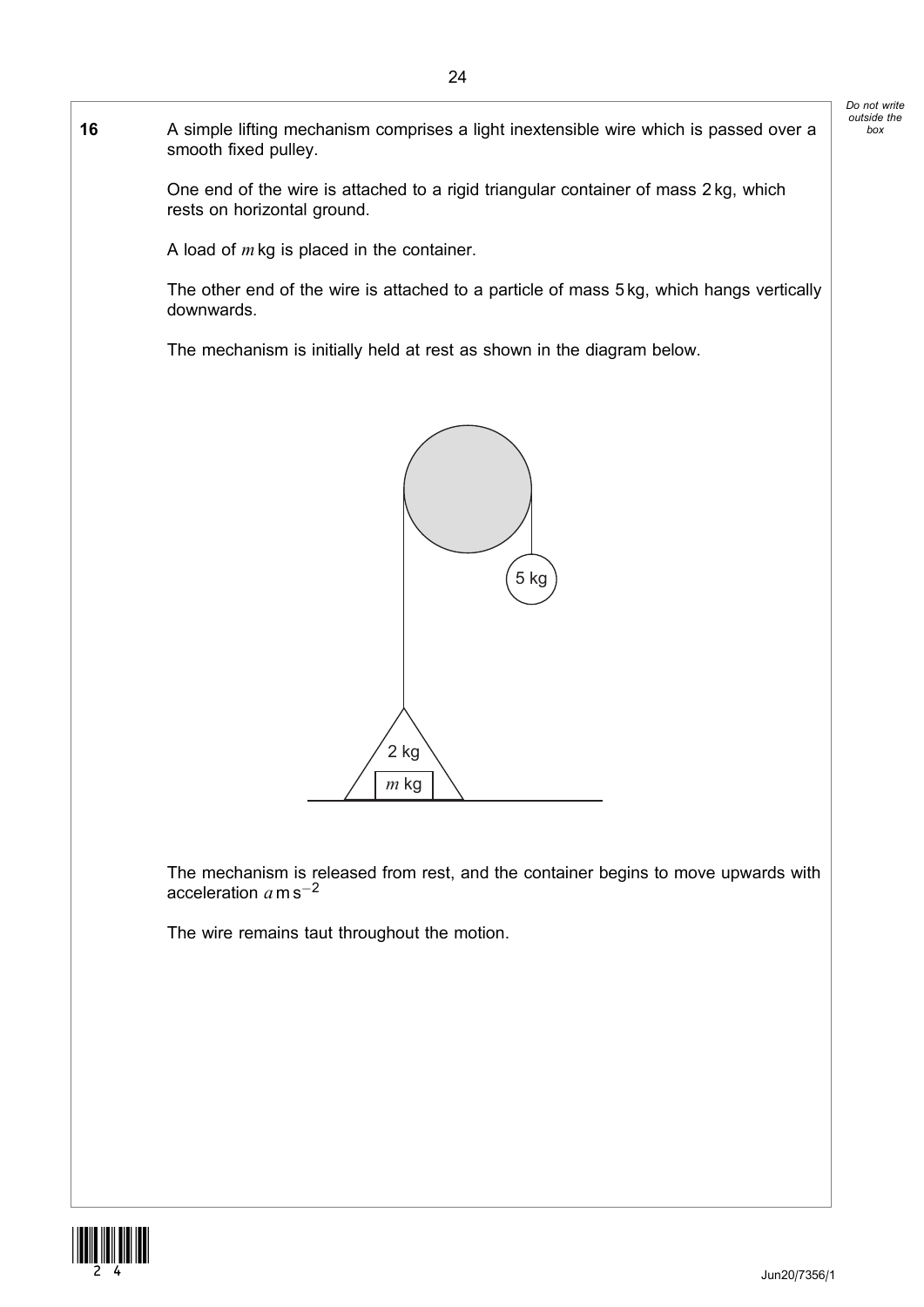Do not write<br>outside the<br>box

٦

| 16(a) | Show that                                   |           |
|-------|---------------------------------------------|-----------|
|       | $a = \left(\frac{3-m}{m+7}\right) g$        | [4 marks] |
|       |                                             |           |
|       |                                             |           |
|       |                                             |           |
|       |                                             |           |
|       |                                             |           |
|       |                                             |           |
|       |                                             |           |
|       |                                             |           |
|       |                                             |           |
|       |                                             |           |
| 16(b) | State the range of possible values of $m$ . | [1 mark]  |
|       |                                             |           |
|       |                                             |           |
|       |                                             |           |
|       |                                             |           |
|       |                                             |           |
|       | Question 16 continues on the next page      |           |
|       |                                             |           |



 $\Gamma$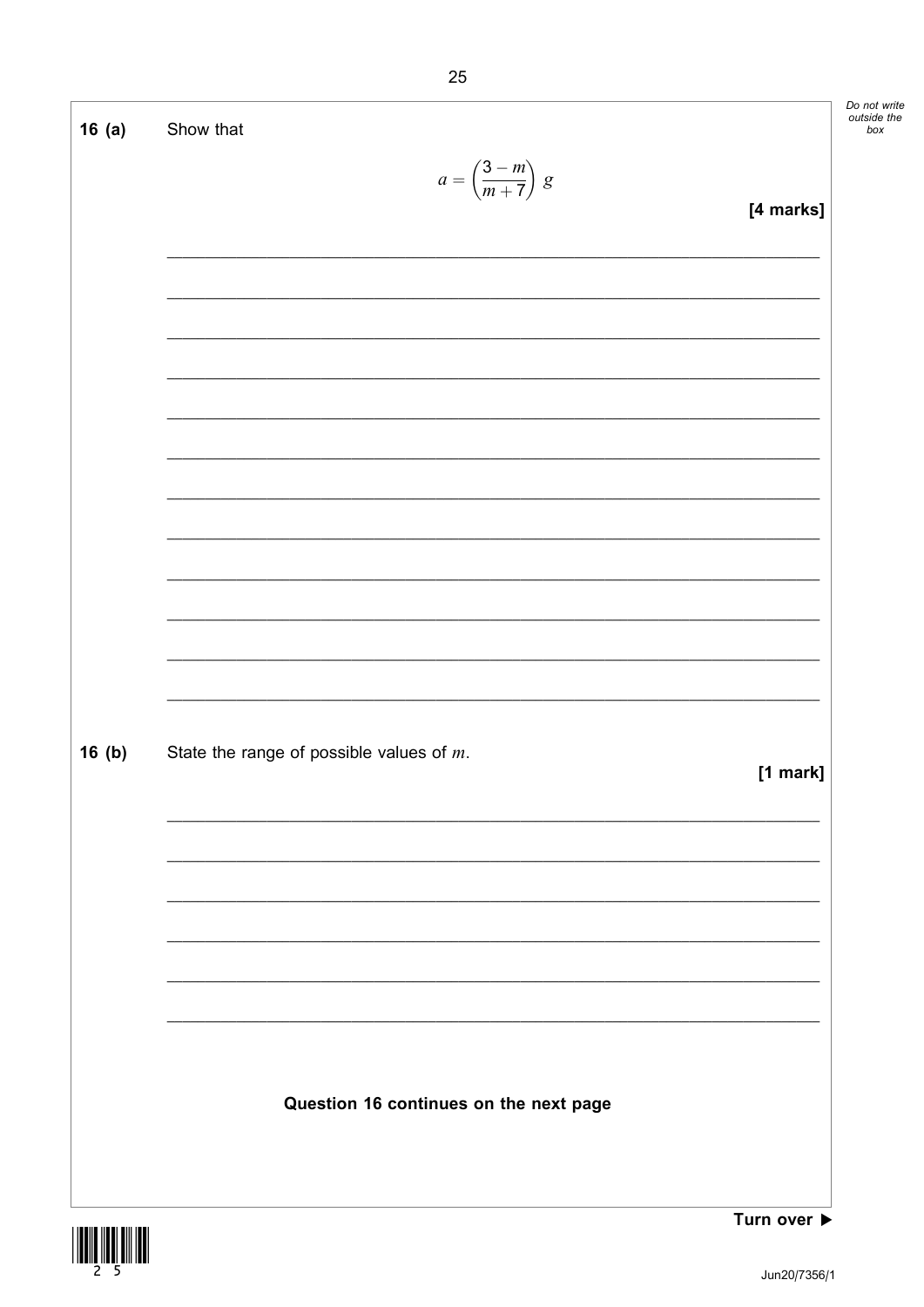| $16$ (c) | In this question use $g = 9.8$ m s <sup>-2</sup>                                      | Do not write<br>outside the<br>box |
|----------|---------------------------------------------------------------------------------------|------------------------------------|
|          | The load reaches a height of 2 metres above the ground 1 second after it is released. |                                    |
|          | Find the mass of the load.<br>[4 marks]                                               |                                    |
|          |                                                                                       |                                    |
|          |                                                                                       |                                    |
|          |                                                                                       |                                    |
|          |                                                                                       |                                    |
|          |                                                                                       |                                    |
|          |                                                                                       |                                    |
|          |                                                                                       |                                    |
|          |                                                                                       |                                    |
|          |                                                                                       |                                    |
|          |                                                                                       |                                    |
|          |                                                                                       |                                    |
|          |                                                                                       |                                    |
|          |                                                                                       |                                    |
|          |                                                                                       |                                    |
|          |                                                                                       |                                    |
|          |                                                                                       |                                    |
|          |                                                                                       |                                    |
|          |                                                                                       |                                    |
|          |                                                                                       |                                    |
|          |                                                                                       |                                    |
|          |                                                                                       |                                    |
|          |                                                                                       |                                    |
|          |                                                                                       |                                    |

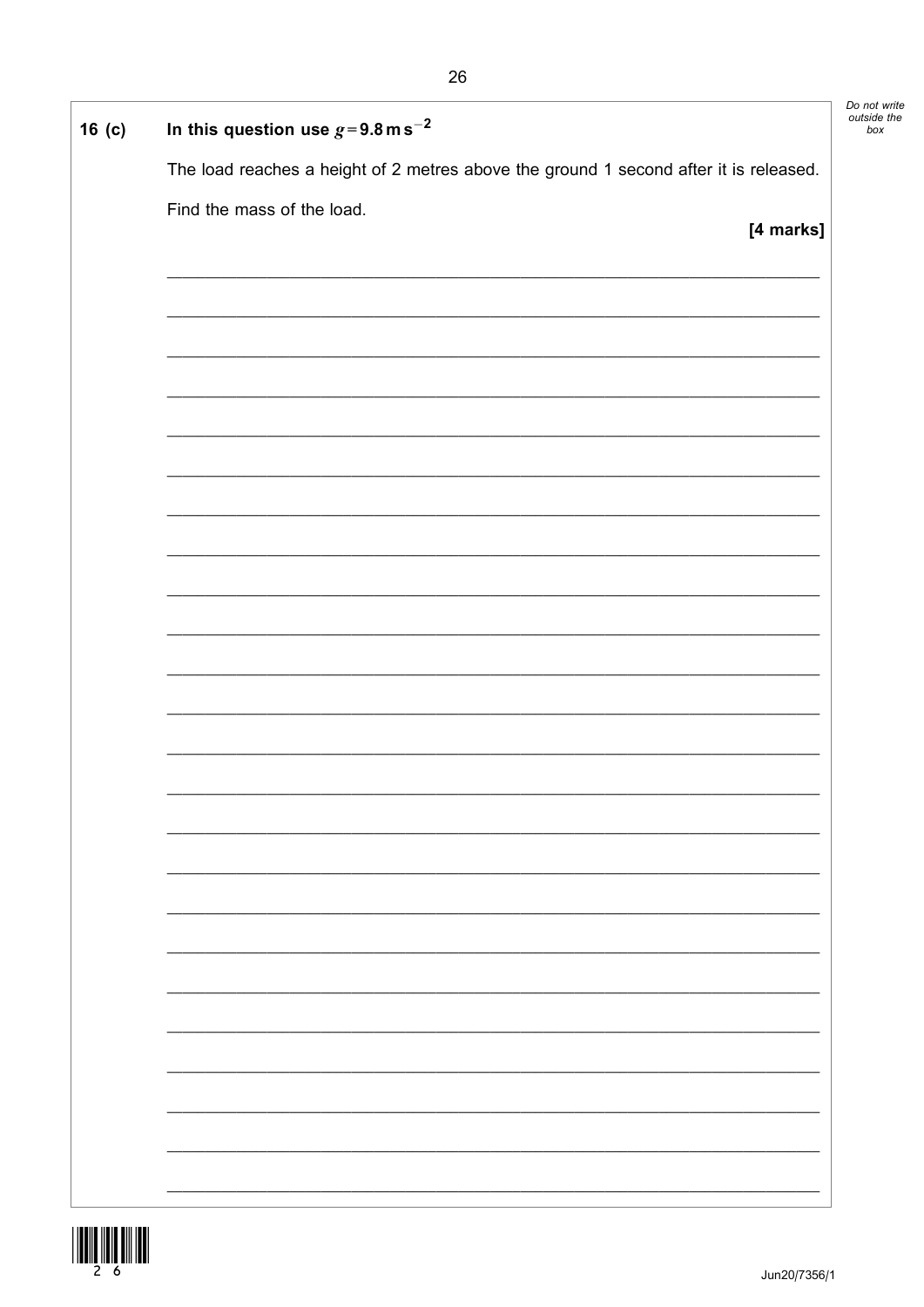٦

| 16(d) | Ignoring air resistance, describe one assumption you have made in your model.<br>$[1$ mark] |  |
|-------|---------------------------------------------------------------------------------------------|--|
|       |                                                                                             |  |
|       |                                                                                             |  |
|       |                                                                                             |  |
|       |                                                                                             |  |
|       | END OF QUESTIONS                                                                            |  |
|       |                                                                                             |  |
|       |                                                                                             |  |
|       |                                                                                             |  |
|       |                                                                                             |  |
|       |                                                                                             |  |
|       |                                                                                             |  |
|       |                                                                                             |  |
|       |                                                                                             |  |
|       |                                                                                             |  |
|       |                                                                                             |  |
|       |                                                                                             |  |
|       |                                                                                             |  |
|       |                                                                                             |  |
|       |                                                                                             |  |
|       |                                                                                             |  |

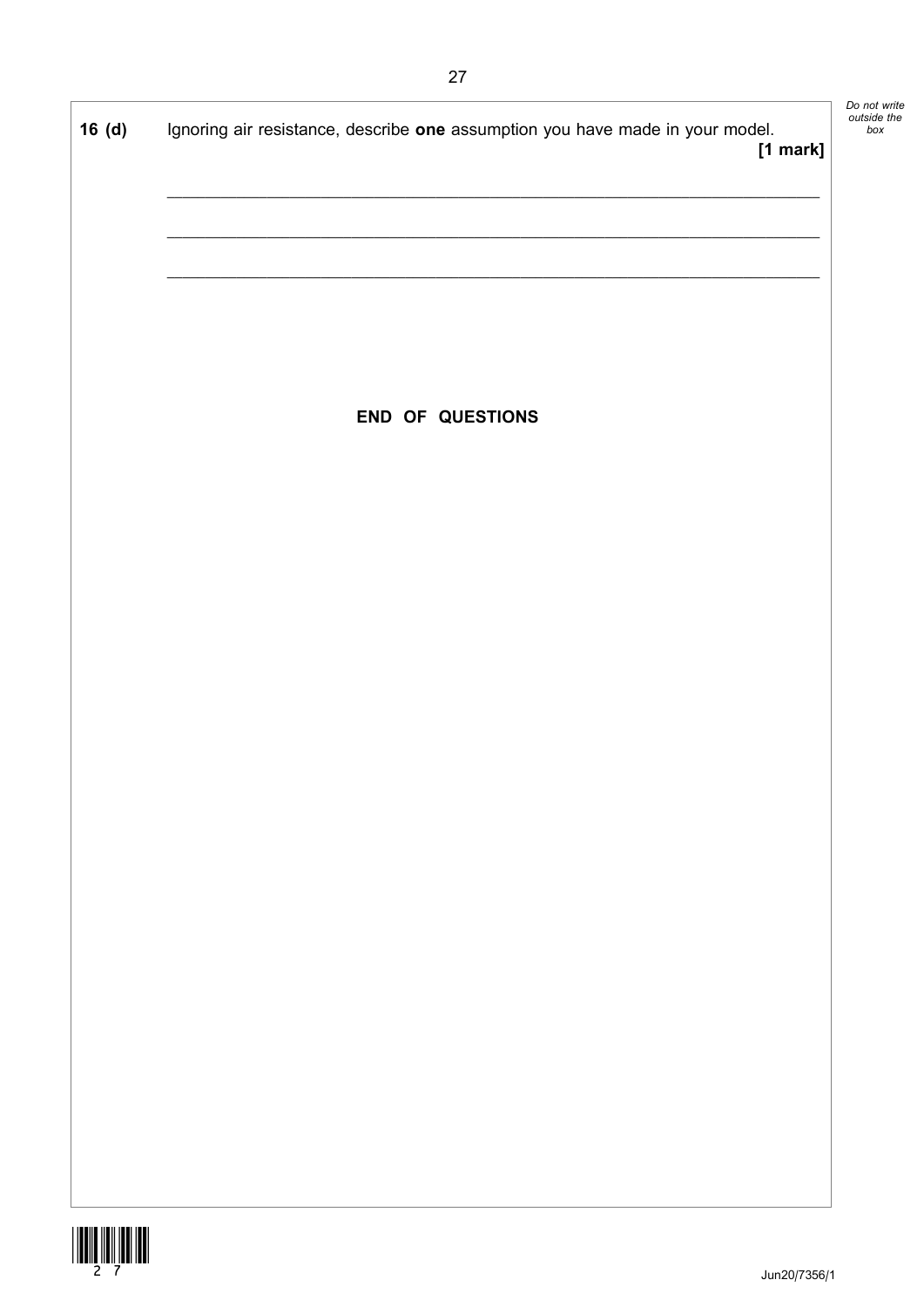

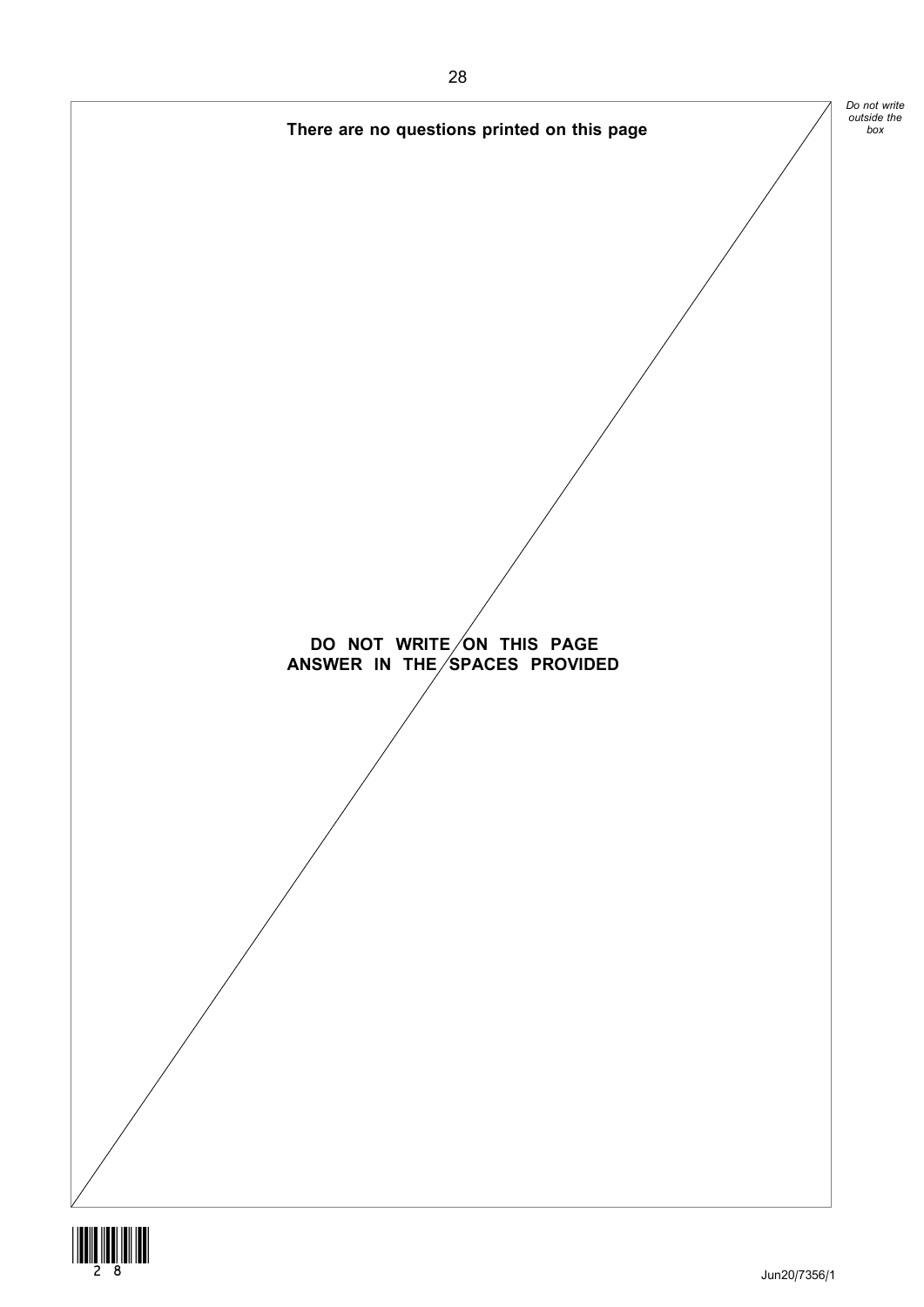| Question<br>number | Additional page, if required.<br>Write the question numbers in the left-hand margin. |
|--------------------|--------------------------------------------------------------------------------------|
|                    |                                                                                      |
|                    |                                                                                      |
|                    |                                                                                      |
|                    |                                                                                      |
|                    |                                                                                      |
|                    |                                                                                      |
|                    |                                                                                      |
|                    |                                                                                      |
|                    |                                                                                      |
|                    |                                                                                      |
|                    |                                                                                      |
|                    |                                                                                      |
|                    |                                                                                      |
|                    |                                                                                      |
|                    |                                                                                      |
|                    |                                                                                      |
|                    |                                                                                      |
|                    |                                                                                      |
|                    |                                                                                      |
|                    |                                                                                      |
|                    |                                                                                      |
|                    |                                                                                      |
|                    |                                                                                      |
|                    |                                                                                      |
|                    |                                                                                      |
|                    |                                                                                      |
|                    |                                                                                      |
|                    |                                                                                      |
|                    |                                                                                      |
|                    |                                                                                      |
|                    |                                                                                      |
|                    |                                                                                      |
|                    |                                                                                      |
|                    |                                                                                      |
|                    |                                                                                      |
|                    |                                                                                      |

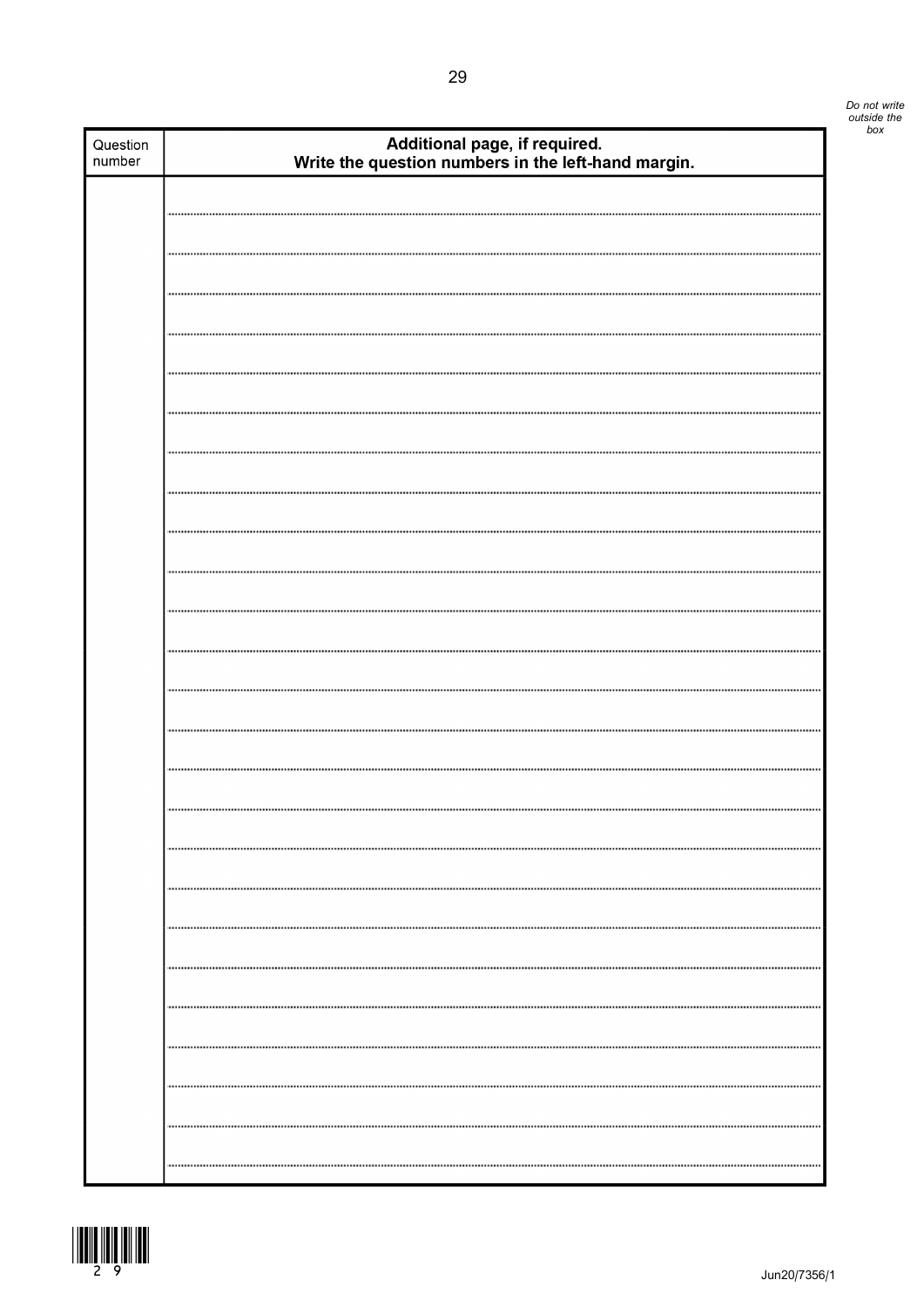| Question<br>number | Additional page, if required.<br>Write the question numbers in the left-hand margin. |
|--------------------|--------------------------------------------------------------------------------------|
|                    |                                                                                      |
|                    |                                                                                      |
|                    |                                                                                      |
|                    |                                                                                      |
|                    |                                                                                      |
|                    |                                                                                      |
|                    |                                                                                      |
|                    |                                                                                      |
|                    |                                                                                      |
|                    |                                                                                      |
|                    |                                                                                      |
|                    |                                                                                      |
|                    |                                                                                      |
|                    |                                                                                      |
|                    |                                                                                      |
|                    |                                                                                      |
|                    |                                                                                      |
|                    |                                                                                      |
|                    |                                                                                      |
|                    |                                                                                      |
|                    |                                                                                      |
|                    |                                                                                      |
|                    |                                                                                      |
|                    |                                                                                      |
|                    |                                                                                      |
|                    |                                                                                      |
|                    |                                                                                      |
|                    |                                                                                      |

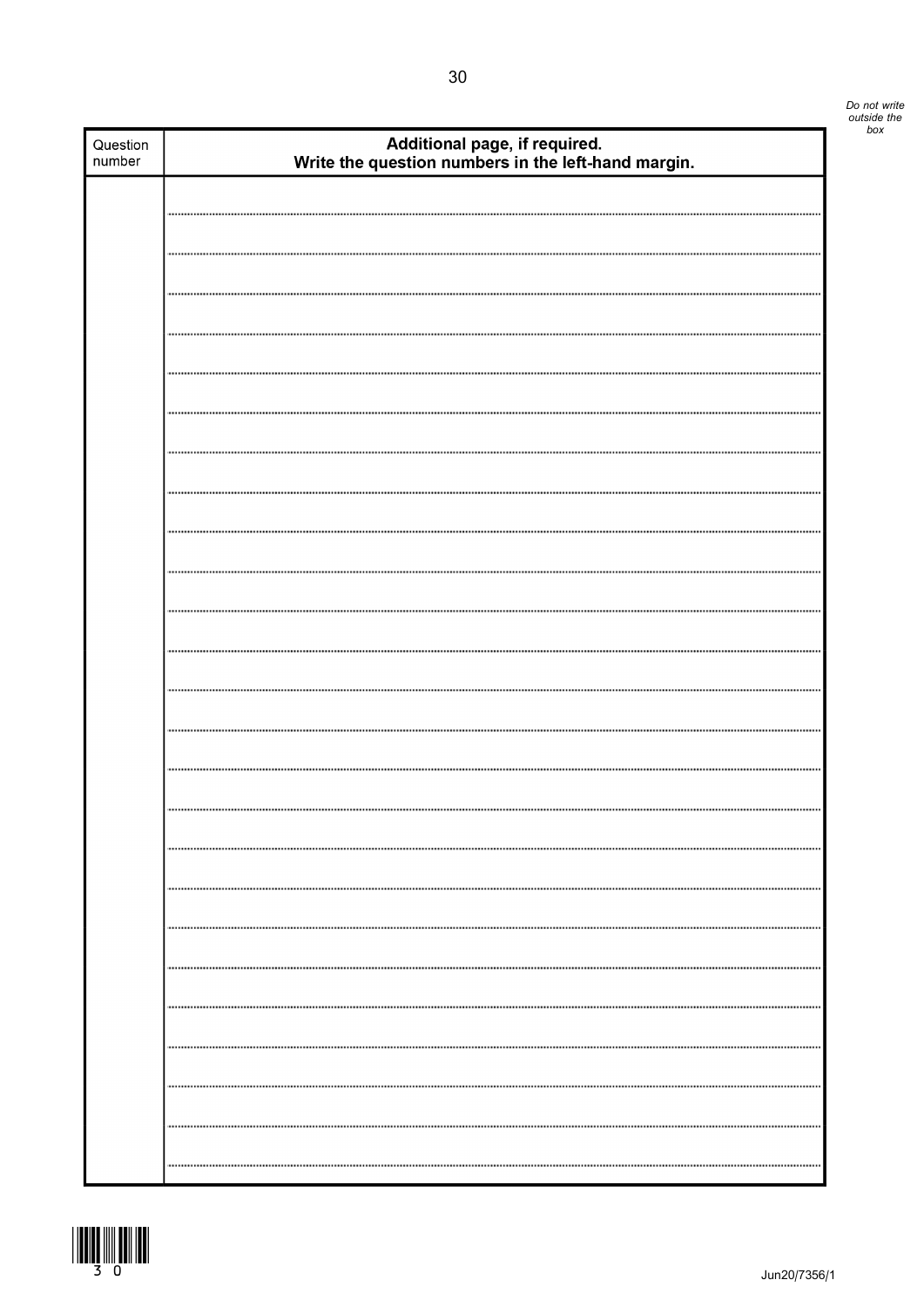| Question<br>number | Additional page, if required.<br>Write the question numbers in the left-hand margin. |
|--------------------|--------------------------------------------------------------------------------------|
|                    |                                                                                      |
|                    |                                                                                      |
|                    |                                                                                      |
|                    |                                                                                      |
|                    |                                                                                      |
|                    |                                                                                      |
|                    |                                                                                      |
|                    |                                                                                      |
|                    |                                                                                      |
|                    |                                                                                      |
|                    |                                                                                      |
|                    |                                                                                      |
|                    |                                                                                      |
|                    |                                                                                      |
|                    |                                                                                      |
|                    |                                                                                      |
|                    |                                                                                      |
|                    |                                                                                      |
|                    |                                                                                      |
|                    |                                                                                      |
|                    |                                                                                      |
|                    |                                                                                      |
|                    |                                                                                      |
|                    |                                                                                      |
|                    |                                                                                      |
|                    |                                                                                      |
|                    |                                                                                      |
|                    |                                                                                      |
|                    |                                                                                      |